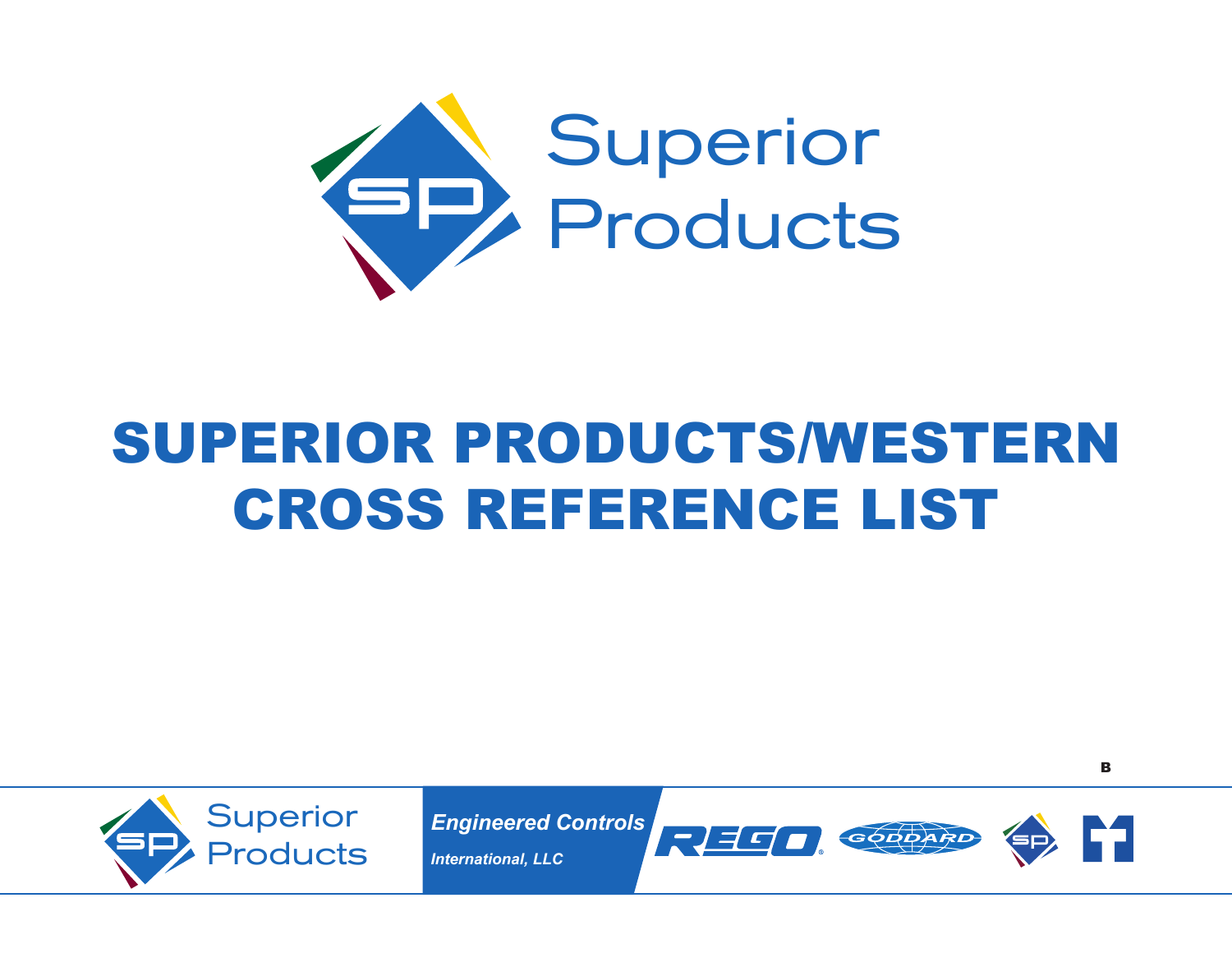| W/E Part | <b>Superior Part</b> | <b>Description</b>                                                      |
|----------|----------------------|-------------------------------------------------------------------------|
| 7        | $N-20$               | N. OXY, B-SIZE, 9/16-18RH-INT                                           |
| 8        | $N-21$               | <u>N, FUEL, B-SIZE, 9/16-18LH-INT</u>                                   |
| 9        | $N-10$               | N, OXY, A SIZE, 3/8-24RH-INT                                            |
| 10       | $N-11$               | N, FUEL, A SIZE, 3/8-24LH-INT                                           |
| 11       | <b>NP-46</b>         | NIPPLE, B-SIZE X .25" HOSE, SPIRAL                                      |
| 12       | <b>NP-42</b>         | NP-SPIRAL, B-SIZE, 3/16"ID                                              |
| 13       | <b>NP-40</b>         | NP-SPIRAL, A-SIZE, 3/16"ID                                              |
| 14       | A-251                | A, FUEL-A, 3/8-24LH-INT, 1/4"ID-HOS                                     |
| 15       | A-830                | A, CYL ADAPTOR, CGA-510 X 300                                           |
| 16       | A-800                | A, CYL ADAPTOR, CGA-300 X 510                                           |
| 17       | <b>NP-10</b>         | NP, B-SIZE, 1-7/16"LNG, 1/4"ID                                          |
| 18       | NP-6                 | NP, B-SIZE, 1-7/16"LNG, 3/16"ID                                         |
| 19       | $NP-4$               | NP, A-SIZE, 1-7/32"LNG, 3/16"ID                                         |
| 20       | <b>NP-18</b>         | NP, B-SIZE, 1-7/16"LNG, 3/8"ID                                          |
| 22       | NP-595               | NP, B-SIZE, 1/8NPTM, 1"LNG                                              |
| 23       | NP-596               | NP, B-SIZE, 1/8NPTM, 1.5"LNG                                            |
| 24       | A-255                | A, FUEL-B, 9/16-18LH-INT, 1/4ID-HOS                                     |
| 30<br>31 | $C-50$<br>$C-51$     | C,B TO B, 9/16-18RH-EX(BOTH ENDS)                                       |
| 32       |                      | C,B TO B, 9/16-18LH-EX(BOTH ENDS)                                       |
|          | $B-28$               | B, OXY, B SIZE, 1/4NPTM X 9/16-18RH                                     |
| 33       | $B-29$               | B, FUEL, B SIZE, 1/4NPT X 9/16-18LH                                     |
| 34<br>37 | S-544<br>S-244       | HOSE SPLICER-SPIRAL, 1/4" TO 1/4"                                       |
|          | S-233                | HOSE SPLICER-HEX, 1/4" TO 1/4"                                          |
| 38<br>40 |                      | HOSE SPLICER-HEX, 3/16" TO 3/16"                                        |
| 41       | A-50<br>A-51         | A.OXY, B SIZE, 9/16-18RH, 3/16"ID<br>A.FUEL, B SIZE, 9/16-18LH, 3/16"ID |
| 44       | S-344                |                                                                         |
| 45       | $S-333$              | HOSE SPLICER-RND, 1/4" TO 1/4"<br>HOSE SPLICER-RND, 3/16" TO 3/16"      |
| 46       | S-355                | HOSE SPLICER-RND, 5/16" TO 5/16"                                        |
| 47       | $S-366$              | HOSE SPLICER-RND, 3/8" TO 3/8"                                          |
| 48       | S-388                | HOSE SPLICER-RND, 1/2" TO 1/2"                                          |
| 51       | A-831                | A. CYL ADAPTOR, CGA-510 X 300                                           |
| 53       | S-422                | HOSE SPLICER, 1/8" TO 1/8"                                              |
| 54       | $S-444$              | HOSE SPLICER, 1/4" TO 1/4"                                              |
| 55       | S-433                | HOSE SPLICER, 3/16" TO 3/16"                                            |
| 56       | S-455                | HOSE SPLICER, 5/16" TO 5/16"                                            |
| 57       | S-466                | HOSE SPLICER, 3/8" TO 3/8"                                              |
| 61       | A-801                | A. CYL ADAPTOR, CGA-300 X 510                                           |
| 62       | $N-71$               | N, 540, .908-14NGO RH-INT                                               |
| 63       | NP-210               | NP, 540/555, 1/4NPTM, 2.062"LNG                                         |
| 66       | NP-211               | NP, 540/555, 1/4NPTM, 2.5"LNG                                           |
| 67       | <b>NP-216</b>        | NP,540/555,1/2-27UNS,2.5"LNG.                                           |
| 69       | <b>NP-212</b>        | NP, 540/555, 1/4NPTM, 3"LNG                                             |
| 72       | N-86                 | N, 555, .908-14NGO LH-INT                                               |
| 82       | $N-64$               | N, 350, 830-14NGO LH-INT                                                |
| 83       | NP-168               | NP, 350, 1/4NPTM, 2.5"LNG                                               |
| 86       | NP-172               | NP, 350, 1/2-27UNS, 2.5"LNG.                                            |
| 87       | <b>NP-169</b>        | NP, 350, 1/4NPTM, 3"LNG                                                 |
| 92       | $N-73$               | N, 580, .960-14NGO RH-EXT                                               |
| 93       | $N-74$               | N, 590, .960-14NGO LH-EXT                                               |
| 101      | $Y-50$               | Y, 9/16-18RH-INT X 9/16-18RH-EXT                                        |
| 102      | $Y-51$               | Y, 9/16-18LH-INT X 9/16-18LH-EXT                                        |
| 103      | A-300                | A, OXY-A, 9/16-18RH-IN. 3/8-24RH-EX                                     |
| 104      | A-301                | A, FUEL, 9/16-18LH-IN. 3/8-24LH-EX                                      |
| 105      | A-306                | A, OXY-A, 3/8-24RH-IN, 9/16-18RH-EX                                     |
| 106      | A-307                | A, FUELA, 3/8-24LH-IN. 9/16-18LH-EX                                     |
| 107      | A-322                | A, OX-B, 9/16-18RH-EX. 9/16-18RH-IN                                     |
| 108      | A-323                | A, FL-B, 9/16-18LH-IN. 9/16-18LH-EX                                     |
| 111      | $YV-50$              | YV, 9/16-18RH-INT X 9/16-18RH-EXT                                       |

| W/E Part   | <b>Superior Part</b> | <b>Description</b>                                                |
|------------|----------------------|-------------------------------------------------------------------|
| 112        | $YV-51$              | YV,9/16-18LH-INT X 9/16-18LH-EXT                                  |
| 116        | $YV-11$              | YV, 3/8-24LH-INT X 3/8-24LH-INT                                   |
| 123        | A-192                | A, OXY-B, 9/16-18RH-INT X 1/4NPTM                                 |
| 124        | $A - 193$            | A, FUEL-B, 9/16-18LH-INT X 1/4NPTM                                |
| 130        | $C-10$               | C, A SIZE, 3/8-24RH-EXT(BOTH ENDS)                                |
| 131        | $C-11$               | C, A SIZE, 3/8-24LH-EXT (BOTH ENDS)                               |
| 132        | $B-6$                | B, OXY, A SIZE, 1/8NPTM X 3/8-24RH                                |
| 133        | $B-7$                | B, FUEL, A SIZE, 1/8NPTM X 3/8-24LH                               |
| 134        | $B-26$               | B, OXY, A SIZE, 1/4NPTM X 3/8-24RH                                |
| 135        | $B-27$               | B, FUEL, A SIZE, 1/4NPT X 3/8-24LH                                |
| 136        | $B-8$                | B, OXY, B SIZE, 1/8NPTM X 9/16-18RH                               |
| 137        | $B-9$                | B, FUEL, B SIZE, 1/8NPT X 9/16-18LH                               |
| 138        | $NP-54$              | NP-SPIRAL, B-SIZE, 3/8"ID                                         |
| 139        | $S-255$              | HOSE SPLICER-HEX, 5/16" TO 5/16"                                  |
| 142        | <b>B-50</b>          | B. 9/16-18RH-EXT X 3/8 NPTM                                       |
| 143        | $B-51$               | B. 9/16-18LH-EXT X 3/8 NPTM                                       |
| 144        | $B-62$               | B. 9/16-18RH-EXT X 1/2 NPTM                                       |
| 145        | B-63                 | B, 9/16-18LH-EXT X 1/2 NPTM                                       |
| 149        | S-266                | HOSE SPLICER-HEX, 3/8" TO 3/8"                                    |
| 153        | A-188                | A, OXY-B, 9/16-18RH-INT X 1/4NPTM                                 |
| 154        | A-189                | A, FUEL-B, 9/16-18LH-INT X 1/4NPTM                                |
| 203        | $V-52$               | V, 9/16-18RH-INT X 9/16-18RH-EXT                                  |
| 204        | $V-53$               | V, 9/16-18LH-INT X 9/16-18LH-EXT                                  |
| 205        | $V-88$               | V, 1/4NPTM X 9/16-18RH-EXT                                        |
| 206        | $V-89$               | V, 1/4NPTM X 9/16-18LH-EXT                                        |
| 207        | $V-76$               | V, 9/16-18RH-EXT X 1/4NPTM                                        |
| 208        | $V-77$               | V, 9/16-18LH-EXT X 1/4NPTM                                        |
| 209        | $V-50$               | V, 9/16-18RH-EXT X 9/16-18RH-EXT                                  |
| 210        | $V-51$               | V, 9/16-18LH-EXT X 9/16-18LH-EXT                                  |
| 211        | $V - 333$            | V, 1/4NPTM X 1/4NPTM                                              |
| 216        | $NP-14$              | NP, B-SIZE, 1-7/16"LNG, 5/16"ID                                   |
| 217        | $V-335$              | V, 1/4NPTM X 1/4NPTF                                              |
| 218        | $V - 334$            | V, 1/4NPTF X 1/4NPTM                                              |
| 230        | $C-20$               | C,B TO A, 3/8-24RH X 9/16-18RH-EX                                 |
| 231        | $C-21$               | C,B TO A, 3/8-24LH X 9/16-18LH-EX                                 |
| 234<br>235 | A-228<br>A-229       | A, OXY-B, RH NUT-INT X 1/4NPTF<br>A, FUEL-B, LH NUT-INT X 1/4NPTF |
| 238        | S-566                | HOSE SPLICER-SPIRAL, 3/8" TO 3/8"                                 |
| 244        | $A-242$              | A.OXY-B, 9/16-18RH-EXT X 1/4NPTF                                  |
| 245        | A-243                | A.FUEL-B, 9/16-18LH-EXT X 1/4NPTF                                 |
| 253        | A-334                | A, OXY-B, 9/16-18RH-EXT X 1/4NPTM                                 |
| 254        | A-335                | A, FUEL-B, 9/16-18LH-EX X 1/4NPTM                                 |
| 283        | NP-118               | NP, 280, 1/4NPTM, 2.5"LNG                                         |
| 284        | N-59                 | N, 280, .750-14NGO RH-INT                                         |
| 304        | A-792                | A, CYL ADAPTOR, CGA-300 X 200                                     |
| 305        | $A-783$              | A, CYL ADAPTOR, CGA-200 X 520                                     |
| 306        | A-842                | A, CYL ADAPTOR, CGA-520 X 200                                     |
| 314        | A-784                | A, CYL ADAPTOR, CGA-200 X 520                                     |
| 315        | A-840                | A, CYL ADAPTOR, CGA-510 X 520                                     |
| 316        | A-804                | A, CYL ADAPTOR, CGA-300 X 520                                     |
| 317        | A-848                | A, CYL ADAPTOR, CGA-520 X 510                                     |
| 318        | A-850                | A, CYL ADAPTOR, CGA-520 X 510                                     |
| 319        | A-844                | A, CYL ADAPTOR, CGA-520 X 300                                     |
| 320        | A-828                | A, CYL ADAPTOR, CGA-510 X 200                                     |
| 321        | A-780                | A, CYL ADAPTOR, CGA-200 X 510                                     |
| 322        | A-775                | A, CYL ADAPTOR, CGA-200 X 300                                     |
| 324        | A-781                | A, CYL ADAPTOR, CGA-200 X 510                                     |
| 333        | NP-161               | NP, 320/330, 1/4NPTM, 2"LNG                                       |
| 334        | N-62                 | N, 330, .830-14NGO LH-INT                                         |
|            |                      |                                                                   |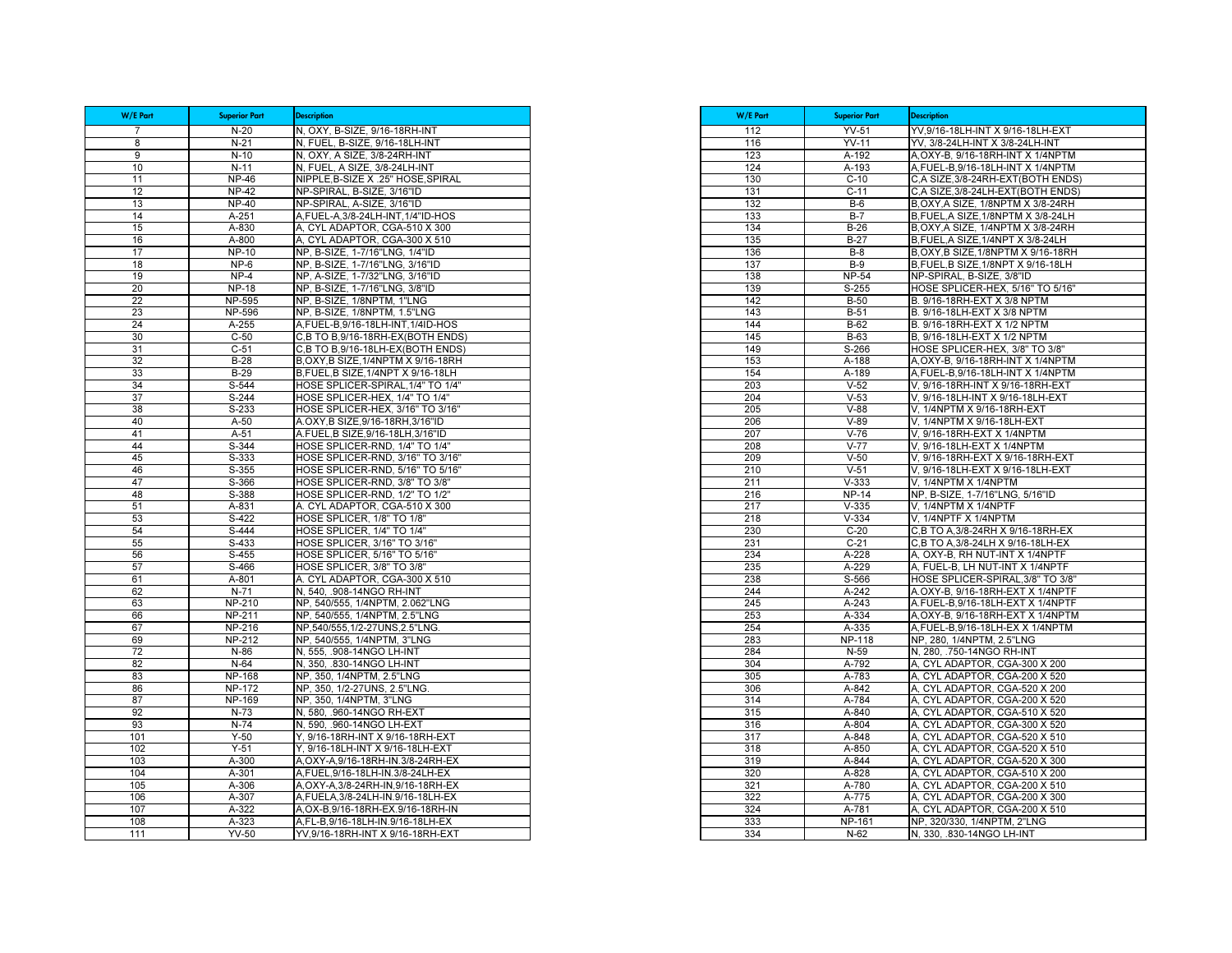| W/E Part   | <b>Superior Part</b> | <b>Description</b>                                             |
|------------|----------------------|----------------------------------------------------------------|
| 335        | $W-8$                | WASHER - TEFLON, 320/330                                       |
| 401        | $Y-420$              | Y, 5/8-18RH-EXT X 5/8-18RH-INT                                 |
| 402        | $Y-421$              | Y, 5/8-18LH-EXT X 5/8-18LH-INT                                 |
| 411        | YV-420               | YV, 5/8-18RH-EXT X 5/8-18RH-INT                                |
| 412        | YV-421               | YV, 5/8-18LH-EXT X 5/8-18LH-INT                                |
| 415        | A-876                | A, CYL ADAPTOR, CGA-580 X 540                                  |
| 416        | A-862                | A, CYL ADAPTOR, CGA-540 X 580                                  |
| 453        | 453                  | OVAL BRACE, .593 X 1.238"ID                                    |
| 454        | 454                  | OVAL BRACE, 700 X 1.325"ID                                     |
| 538        | $A-123$              | A. 3/8NPTM, FITS 5/16"ID HOSE                                  |
| 539        | A-124                | A. 3/8NPTM, FITS 3/8"ID HOSE                                   |
| 540        | A-112                | A. 1/4NPTM, FITS 3/16"ID HOSE                                  |
| 541        | A-113                | A. 1/4NPTM, FITS 1/4"ID HOSE                                   |
| 542        | A-114                | 1/4NPTM. FITS 5/16"ID HOSE<br>А.                               |
| 543        | A-115                | A. 1/4NPTM, FITS 3/8"ID HOSE                                   |
| 544        | A-102                | A. 1/8NPTM, FITS 3/16"ID HOSE                                  |
| 545        | A-103                | A. 1/8NPTM, FITS 1/4"ID HOSE<br>1/8NPTM, FITS 1/8"ID HOSE      |
| 548<br>549 | A-101<br>A-111       | А.<br>1/4NPTM, FITS 1/8"ID HOSE                                |
| 550        | A-151                | A. 1/8NPTF, FITS 1/8"ID HOSE                                   |
| 551        | A-152                | 1/8NPTF, FITS 3/16"ID HOSE                                     |
| 552        | A-153                | 1/8NPTF, FITS 1/4"ID HOSE<br>A.                                |
| 554        | A-162                | A. 1/4NPTF, FITS 3/16"ID HOSE                                  |
| 555        | A-163                | A. 1/4NPTF, FITS 1/4"ID HOSE                                   |
| 556        | A-164                | A. 1/4NPTF, FITS 5/16"ID HOSE                                  |
| 557        | A-165                | A. 1/4NPTF, FITS 3/8"ID HOSE                                   |
| 603        | <b>NP-236</b>        | NP, 660, 1/4NPTM. 1.75"LNG                                     |
| 604        | N-77                 | N, 660, 1.035-14NGO RH-INT                                     |
| 620        | 620                  | HOSE FERRULE, .410"ID, 1/2"LNG                                 |
| 622        | 622                  | HOSE FERRULE, .380"ID, 1/2"LNG                                 |
| 624        | 624                  | HOSE FERRULE, .500"ID, 1/2"LNG                                 |
| 625        | 625                  | HOSE FERRULE, .525"ID, 1/2"LNG                                 |
| 626        | 626                  | HOSE FERRULE, .548"ID, 31/64"LNG                               |
| 662        | <b>HTN-71</b>        | HTN, 540, .908-14NGO RH-INT                                    |
| 663        | <b>NP-211T1</b>      | NP, 540/555, 1/4NPTM, 2.5"LNG                                  |
| 665        | $W-18$               | WASHER - TEFLON, 660                                           |
| 672        | <b>HTN-86</b>        | HTN, 555, .908-14NGO LH-INT                                    |
| 682        | <b>HTN-64</b>        | HTN, 350, .830-14NGO LH-INT                                    |
| 683        | NP-168T3             | NP, 350, 1/4NPTM, 2.5"LNG                                      |
| 692        | <b>HTN-73</b>        | HTN, 580, .960-14NGO RH-EXT                                    |
| 693        | <b>HTN-74</b>        | HTN, 590, .960-14NGO LH-EXT                                    |
| 769        | 769                  | HOSE FERRULE, .450"ID, 9/16"LNG                                |
| 802        | A-948                | A, CYL ADAPTOR, CGA-555 X 510                                  |
| 806        | A-809                | A, CYL ADAPTOR, CGA-320 X 580                                  |
| 808        | A-820                | A, CYL ADAPTOR, CGA-350 X 580                                  |
| 809        | A-952                | A, CYL ADAPTOR, CGA-555 X 580                                  |
| 810        | A-870                | A, CYL ADAPTOR, CGA-580 X 320                                  |
| 811        | A-874                | A, CYL. ADAPTOR, CGA-580 X CGA-350                             |
| 812        | A-885                | A, CYL ADAPTOR, CGA-580 X 555                                  |
| 813        | A-879                | A, CYL ADAPTOR, CGA-580 X 590                                  |
| 815        | A-892                | A, CYL ADAPTOR, CGA-590 X 580                                  |
| 820        | A-838                | A, CYL ADAPTOR, CGA-510 X 510                                  |
| 827<br>828 | A-930                | A, CYL ADAPTOR, CGA-346 X 540                                  |
| 831        | A-935<br>A-789       | A, CYL ADAPTOR, CGA-346 X 580<br>A, CYL ADAPTOR, CGA-280 X 540 |
| 832        | A-866                | A, CYL. ADAPTOR, CGA-540 X CGA-346                             |
| 833        | 833                  | HOSE FERRULE, .358"ID, 1/2"LNG                                 |
| 841        | A-968                | A, CYL. ADAPTOR, CGA-296 X 590                                 |
| 843        | A-937                | A, CYL ADAPTOR, CGA-346 X 590                                  |
|            |                      |                                                                |

| W/E Part  | <b>Superior Part</b>        | <b>Description</b>                  |
|-----------|-----------------------------|-------------------------------------|
| 858       | A-894                       | A, CYL ADAPTOR, CGA-590 X 346       |
| 866       | A-974                       | A, CYL ADAPTOR, CGA 660 X 580       |
| 873       | A-912                       | A, CYL ADAPTOR, CGA-500 X 580       |
| 915       | PC-4510                     | PC, 510, LH-EXT, ACET/PROPANE       |
| 916       | PC-4300                     | PC, 300, RH-INT, NO2                |
| 921       | PC-4026                     | PC,032,B SIZE,5/8-18RH-INT,INERT    |
| 922       | PC-4024                     | PC,032,B SIZE,5/8-18RH-EXT,INERT    |
| 923       | PC-4025                     | PC,033,B SIZE,5/8-18LH-X,AIR/H20    |
| 927       | PC-4020                     | PC,022,B SIZE,9/16-18RH-INT,OXY     |
| 928       | PC-4021                     | PC,023,B SIZE,9/16-18LH-INT,FUEL    |
| 962       | PC-4540                     | PC, 540, RH-INT, OXY                |
| 982       | PC-4350                     | PC, 350, LH-INT, HYDROGN/METHANE    |
| 992       | PC-4580                     | PC, 580, RH-EXT, AR/HE/N2           |
| 1516      | A-836                       | A, CYL ADAPTOR, CGA-510 X 410/415   |
| 1690      | $A-802$                     | A, CYL ADAPTOR, CGA-300 X 510       |
| 3588      | 3588                        | HOSE FERRULE, .564"ID, 3/4"LNG      |
| 4750      | 4750                        | HOSE FERRULE, .478"ID, 11/16"LNG    |
| 6231      | 6231                        | HOSE FERRULE, .330"ID, 1/2"LNG      |
| 6296      | <b>HTN-60</b>               | HTN, 296, .803-14UNS RH-EXT         |
| 7322      | 7322                        | HOSE FERRULE, .500"ID, 1"LNG        |
| 7323      | 7323                        | HOSE FERRULE, .525"ID X 1"LG        |
| 7324      | 7324                        | HOSE FERRULE, .531"ID, 1"LNG        |
| 7325      | 7325                        | HOSE FERRULE, .562"ID, 1"LNG        |
| 7326      | 7326                        | HOSE FERRULE, .593"ID, 1"LNG        |
| 7327      | 7327                        | HOSE FERRULE, .625"ID, 1"LNG        |
| 7328      | 7328                        | HOSE FERRULE, .656"ID, 1"LNG        |
| 7329      | 7329                        | HOSE FERRULE, .687"ID, 1"LNG        |
| 7331      | 7331                        | HOSE FERRULE, .750"ID, 1"LNG        |
| 7332      | 7332                        | HOSE FERRULE, .781"ID, 1"LNG        |
| 7333      | 7333                        | HOSE FERRULE, .812"ID, 1"LNG        |
| 9116      | 9116                        | OVAL BRACE, .448 X .890"ID          |
| 9326      | PC-4326                     | PC, 326, RH-INT, NO2                |
| 9347      | PC-4347SS                   | PC, 347, RH-INT, AIR                |
| 9500      | PC-4500                     | PC, 500, RH-EXT, MED MIXTURES       |
| 9593      | 9593                        | OVAL BRACE, 593 X 1.109"ID          |
| 9979      | 9979                        | OVAL BRACE, 474 X .943"ID           |
| 10-M80    | MA-742-80                   | A, 1240-EXT X 1/4NPTM, #80 ORIFICE  |
| $111 - 5$ | $Y - 224$                   | Y, 1/4NPTM X 1/4NPTF (2 OUTLETS)    |
| $111 - 6$ | $Y - 184$                   | Y, 1/8NPTF X 1/4NPTF (2 OUTLETS)    |
| $111 - 7$ | $Y-80$                      | 9/16-18RH-INT X 1/4NPTF<br>Υ.       |
| $13 - 2$  | $N-82$                      | N, 326, 830-14NGO RH-INT            |
| 1321-1    | N-811A                      | N,326,.825-14NGO RH-EX X 1/4NPTF    |
| $13 - 3$  | NP-733                      | NP, 326, 1/4NPTM, 2.5"LNG           |
| $13-3CV$  | <b>NP-733CV</b>             | NP, 326, 1/4NPTM, 2.5"LNG           |
| 13-3M2    | NP-732C3                    | NP, 326, 5/16"RECESS                |
| 13-3SF    | <b>NP-733RF</b>             | NP, 326, 1/4NPTM, 2.5"LNG.          |
| 1341-1    | N-866A                      | N.346825-14NGO RH-EX X 1/4NPTF      |
| $14 - 0$  | $A-250$                     | A, OXY-A, 3/8-24RH-INT, 1/4"ID-HOSE |
| $14 - 2$  | $N-84$                      | N, 346, .830-14NGO RH-INT           |
| $14-3$    | NP-753                      | NP, 346, 1/4NPTM, 2.5"LNG           |
| 14-3CV    | <b>NP-753CV</b>             | NP, 346, 1/4NPTM, 2.5"LNG           |
| 14-3M1    | <b>NP-752C2</b>             | NP, 346, 1/4"RECESS                 |
| 14-3SF    | <b>NP-753RF</b>             | NP, 346, 1/4NPTM, 2.5"LNG.          |
| $14 - 4$  | NP-756                      | NP, 346, 1/2-27UNS, 2.5"LNG.        |
| $15 - 1$  | N-830A                      | N, 300, 825-14NGO RH-EX X 1/4NPTF   |
| $15 - 10$ | $\overline{\text{NP}}$ -204 | NP,500/510/580/590,9/16-27UNS,3"    |
| 15-11     | NP-191                      | NIP 4.5 LNG, 1/4NPT CGA 580, 510    |
| 15-11SF   | <b>NP-191RF</b>             | NP,500/510/580/590,1/4NPTM,4.5"L    |
| 1516-1    | N-836A                      | N,410,.850-14NGO LH-EX X 1/4NPTF    |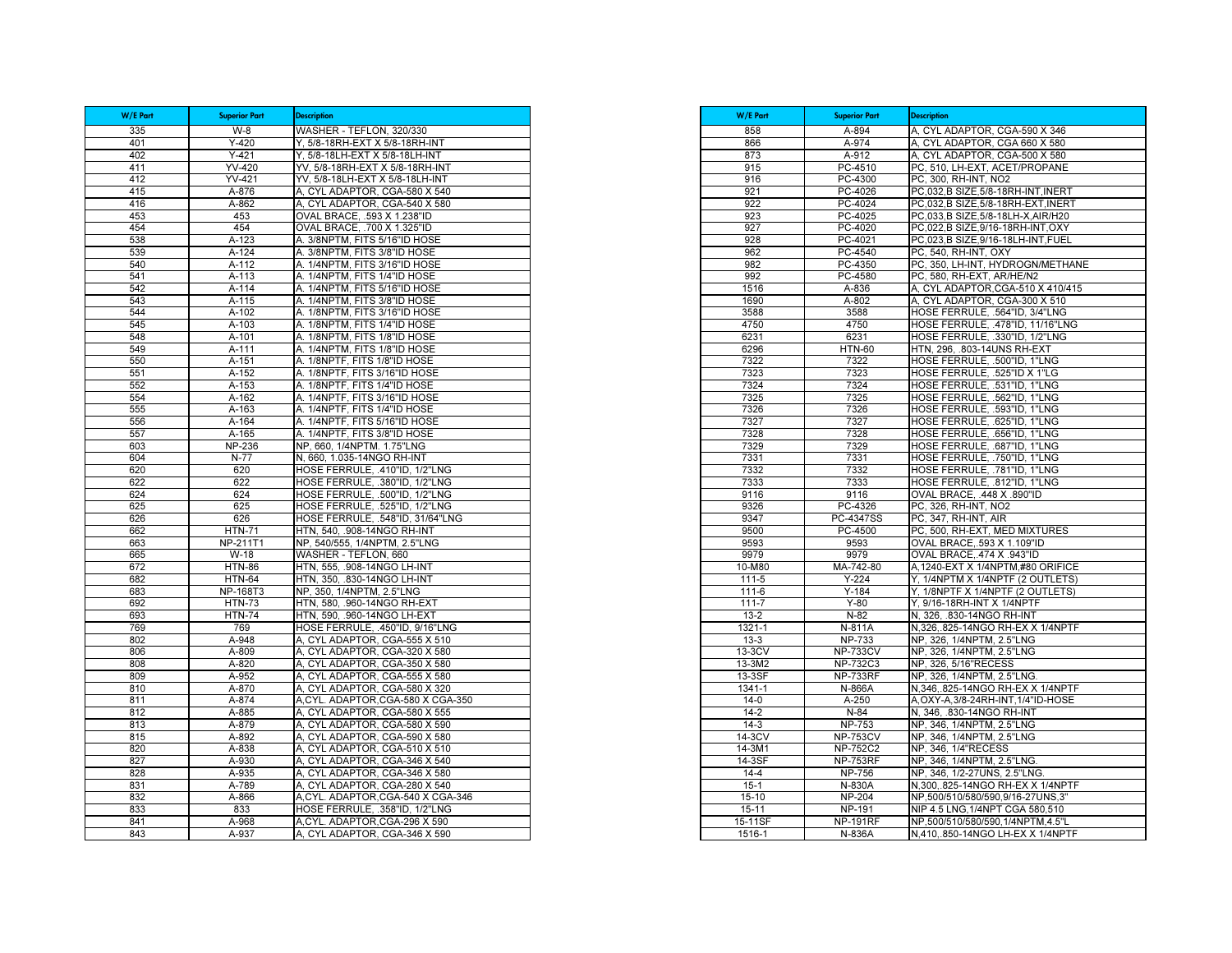| W/E Part      | <b>Superior Part</b> | <b>Description</b>                                           |
|---------------|----------------------|--------------------------------------------------------------|
| $15 - 2$      | N-69                 | N. 510. .880-14NGO LH-EXT                                    |
| $15 - 3$      | <b>NP-189</b>        | NP,500/510/580/590,1/4NPTM,3"LNG                             |
| 15-3CV        | <b>NP-189CV</b>      | NP,500/510/580/590,1/4NPTM,3"LNG                             |
| 15-3SF        | <b>NP-189RF</b>      | NP,500/510/580/590,1/4NPTM,3"LNG                             |
| $15 - 4$      | NP-190               | NP,500/510/580/590,1/4NPTM,3.5"L                             |
| 15-4SF        | <b>NP-190RF</b>      | NP,500/510/580/590,1/4NPTM,3.5"L                             |
| $15 - 5$      | NP-195               | NP,500/510/580/590,1/2-27UNS,4"L                             |
| 15-5SF        | <b>NP-195RF</b>      | NP,500/510/580/590,1/2-27UNS,4"L                             |
| $15 - 6$      | <b>NP-199</b>        | NP,500/510/580/590,9/16-25UNS,3"                             |
| 15-6SF        | <b>NP-199RF</b>      | NP,500/510/580/590,9/16-25UNS,3"                             |
| $15 - 7$      | NP-200               | NP,500/510/580/590,9/16-25UNS                                |
| $15 - 8$      | <b>NP-188</b>        | NP,500/510/580/590,1/4NPTM,2.5"L                             |
| 15-8CV        | <b>NP-188CV</b>      | NP,500/510/580/590,1/4NPTM,2.5"L                             |
| 15-8M1        | <b>NP-188C2</b>      | NP, 500/510/580/590, 1/4"RECESS                              |
| 15-8M2        | NP-188C3             | NP, 500/510/580/590, 5/16"RECESS                             |
| 15-8M3        | <b>NP-188C4</b>      | NP, 500/510/580/590, 3/8"RECESS                              |
| 15-8SF        | <b>NP-188RF</b>      | NP,500/510/580/590,1/4NPTM,2.5"L                             |
| $15-9$        | NP-193               | NP,500/510/580/590,1/2-27UNS,3"L                             |
| 15-9SF        | <b>NP-193RF</b>      | NP,500/510/580/590,1/2-27UNS,3"L                             |
| $16-1$        | N-800A               | N,510,.885-14NGO LH-IN X 1/4NPTF                             |
| $16 - 2$      | $N-56$               | N, 300, 830-14NGO RH-INT                                     |
| $16-3$        | <b>NP-126</b>        | NP, 300, 1/4NPTM, 2"LNG                                      |
| 16-3SF        | <b>NP-126RF</b>      | NP, 300, 1/4NPTM, 2"LNG.                                     |
| $16 - 4$      | NP-132               | NP, 300, 1/2-27UNS, 2.25"LNG.                                |
| 16-4SF        | <b>NP-132RF</b>      | NP. 300, 1/2-27UNS, 2.25"LNG.                                |
| $16 - 8$      | <b>NP-128</b>        | NP, 300, 1/4NPTM, 2.5"LNG                                    |
| 16-8CV        | <b>NP-128CV</b>      | NP, 300, 1/4NPTM, 2.5"LNG                                    |
| 16-8SF        | <b>NP-128RF</b>      | NP, 300, 1/4NPTM, 2.5"LNG.                                   |
| 17-W<br>180-2 | <b>NP-10W</b>        | NP, B-SIZE W/ O-RING, 1/4"ID<br>N, 180, .625-18UNF-2B RH-INT |
| $180 - 3$     | $N-50$<br>NP-109     | NP,CGA180,1/8NPT X 1.75LG,W/WASH                             |
| 180-4         | W-65                 | WASHER - TEFLON, 180                                         |
| 180-5         | $A-518$              | A. 180, .625-18UNF-2A X 1/4NPTM                              |
| $208-F$       | $V-81$               | V, 9/16-18LH-EXT X 1/4NPTF                                   |
| $20-A$        | $NP-20$              | NP, B-SIZE, 1-3/4"LNG, 3/8"ID                                |
| 211-E         | $V-301$              | V, 1/8NPTM X 1/8NPTM                                         |
| 215-AL        | $V - 455$            | 1/4NPTM X 5/8-18LH-INT                                       |
| 215-AR        | $V - 454$            | V. 1/4NPTM X 5/8-18RH-INT                                    |
| $215 - FR$    | $V-420$              | V, 5/8-18RH-EXT X 5/8-18RH-INT                               |
| 218-D         | $V - 332$            | V, 1/4NPTF X 1/4NPTF                                         |
| $24-0$        | $A-254$              | A, OXY-B, 9/16-18RH-INT, 1/4ID HOSE                          |
| 2544-2        | MYP-010              | MEDICAL YOKE WASHER, TEFZEL                                  |
| $29 - 2$      | N-60                 | N, 296, .803-14UNS-2A RH-EXT                                 |
| $29-3$        | NP-123               | NP, 296, 1/4NPTM, 3"LNG                                      |
| 29-3CV        | <b>NP-123CV</b>      | NP, 296, 1/4NPTM, 3"LNG                                      |
| 29-3SF        | <b>NP-123RF</b>      | NP, 296, 1/4NPTM, 3"LNG.                                     |
| $296-1$       | N-853A               | N.296803UNS-2B RH-IN X 1/4NPTF                               |
| $300 - 1$     | N-802A               | N,510,.885-14NGO LH-IN X 1/4NPTF                             |
| $300 - 2$     | $N-70$               | N, 520, 899-18NGO RH-INT                                     |
| $300 - 3$     | <b>NP-435</b>        | NP, 520, 1/4NPTM, 1.75"LNG                                   |
| 300-3A        | <b>NP-438</b>        | NP. 520. 1/2-27UNS. 1.75"LNG.                                |
| 300-3M1       | <b>NP-435C2</b>      | NP, 520, 1/4"RECESS                                          |
| 300-3SF       | <b>NP-435RF</b>      | NP, 520, 1/4NPTM, 1.75"LNG.                                  |
| $301 - 1$     | N-840A               | N,520,.895-18NGO RH-EX X 1/4NPTF                             |
| $305 - 1$     | N-783A               | N,520,895-18NGO RH-EX X 7/16-20F                             |
| $305 - 2$     | $N-57$               | N, 200, .625-20RH-INT                                        |
| $305 - 3$     | NP-415               | NP, 200, 7/16-20UNF, 1.25"LNG                                |
| 305-3A        | <b>NP-414</b>        | NP, 200, 1/8NPTM, 1.25"LNG                                   |
| 333-AS        | <b>NP-162</b>        | NP, 330, 1/4NPTM, 2.5"LNG                                    |

| W/E Part          | <b>Superior Part</b>               | <b>Description</b>                                      |
|-------------------|------------------------------------|---------------------------------------------------------|
| 347-1             | N-347A                             | N, 347, 825-14NGO RH-EX X 1/4NPTF                       |
| 347-2             | $N-85$                             | N, 347, .830-14NGO RH-INT                               |
| $347 - 3$         | <b>NP-765</b>                      | NP, 347, 1/4NPTM, 3"LNG                                 |
| $40 - B$          | $A-60$                             | A. OXY, B SIZE, 9/16-18RH, 1/4"ID                       |
| $410 - 2$         | N-66                               | N/CAN, 410/415, 855-14NGO LH-INT                        |
| $414 - 1$         | N-885A                             | N, 555, 903-14NGO LH-EX X 1/4NPTF                       |
| 415-1             | N-876A                             | N,540,.903-14NGO RH-EX X 1/4NPTF                        |
| 416-1             | N-862A                             | N,580,.965-14NGO RH-IN X 1/4NPTF                        |
| $417 - 1$         | N-954A                             | N,590,.965-14NGO LH-IN X 1/4NPTF                        |
| $41 - B$          | $A-61$                             | A.FUEL, B SIZE, 9/16-18LH, 1/4"ID                       |
| $500 - 1$         | N-807A                             | N,500,.885-14NGO RH-IN X 1/4NPTF                        |
| 500-2             | $N-67$                             | N, 500, 880-14NGO RH-EXT                                |
| 5028-A            | 5028A                              | HOSE FERRULE, .975"ID, 27/32"LNG                        |
| 5029-A            | 5029A                              | HOSE FERRULE, .900"ID, 27/32"LNG                        |
| $577 - 2$         | N-577                              | N, 577, .965-14NGO RH-INT                               |
| 577-4SF           | <b>NP-823RF</b>                    | NP, 577, 1/4NPTM, 3"LNG                                 |
| 603-3S            | <b>NP-238</b>                      | NP, 660, 1/4NPTM, 2.5"LNG                               |
| 603-ASF<br>603-SF | <b>NP-238RF</b><br><b>NP-236RF</b> | NP, 660, 1/4NPTM, 2.5"LNG.                              |
|                   |                                    | NP, 660, 1/4NPTM, 1.75"LNG.                             |
| 613-2P<br>613-5   | HTN-82P<br>NP-733T1                | HTN, 326, 830-14NGO RH-INT<br>NP, 326, 1/4NPTM, 2.5"LNG |
| 613-KPT           | T733-1                             | KEL-F NIPPLE TIP, CGA-326                               |
| 613-P             | <b>HTN-82</b>                      | HTN, 326, 830-14NGO-RH-INT, HTN-61                      |
| $614 - 2$         | <b>HTN-84</b>                      | HTN, 346, .830-14NGO-RH-INT, HTN-61                     |
| 614-2P            | HTN-84P                            | HTN, 346, .830-14NGO RH-INT                             |
| 614-5             | NP-753T1                           | NP, 346, 1/4NPTM, 2.5"LNG                               |
| 614-KPT           | T753-1                             | KEL-F NIPPLE TIP, CGA-346                               |
| 615-0             | OR-580                             | O-RING                                                  |
| 615-2             | <b>HTN-69</b>                      | HTN, 510, .880-14NGO LH-EXT                             |
| 615-2P            | HTN-69P                            | HTN, 510, .880-14NGO LH-EXT                             |
| $615 - 3$         | <b>NP-190W</b>                     | NP,500/510/580/590,1/4NPTM,3.5"L                        |
| 615-3T            | NP-189T3                           | NP, 510/580/590, 1/4NPTM, 3"LNG                         |
| 615-PT            | T189-3                             | TEF. NIPPLE TIP, 500, 510, 580, 590                     |
| 616-2             | <b>HTN-56</b>                      | HTN, 300, 830-14NGO-RH-INT, HTN-61                      |
| 616-2P            | HTN-56P                            | HTN, 300, .830-14NGO RH-INT                             |
| 616-3             | NP-128T3                           | NP, 300, 1/4NPTM, 2.5"LNG                               |
| $622 - 2$         | N-622                              | N,622,1.035-14 NGO RH-INT                               |
| 622-3             | NP-621                             | NP, 621, 622, 1/4 NPT-M, 3.0" LG                        |
| 633-KPT           | T211-1                             | KEL-F NIPPLE TIP, CGA-540 & 555                         |
| 6347-2            | HTN-85P                            | HTN, 347, .830-14NGO RH-INT                             |
| 6347-3            | <b>NP-765W</b>                     | NP, 347, 1/4NPTM, 3"LNG W/ ORING                        |
| $63-CV$           | <b>NP-210CV</b>                    | NP, 540, 1/4NPTM, 2.125"LNG                             |
| 63-M1             | NP-210C2                           | NP. 540/555. 1/4"RECESS                                 |
| 63-M2             | NP-210C3                           | NP, 540/555, 5/16"RECESS                                |
| 63-SF             | <b>NP-210RF</b>                    | NP, 540/555, 1/4NPTM, 2.125"LNG.                        |
| 6500-P            | HTN-67P                            | HTN, 500, .880-14NGO RH-EXT                             |
| 65-SF             | <b>NP-221RF</b>                    | NP,540/555,9/16-25UNS,2.5"LNG                           |
| 660-1             | N-880A                             | N,660,1.030-14NGO RH-EX X 1/4NPT                        |
| 662-P             | <b>HTN-71P</b>                     | HTN, 540, .908-14NGO RH-INT                             |
| 663-M1            | NP-210T1C2                         | NP, 540/555, 1/4"RECESS                                 |
| 663-M2            | NP-210T1C3                         | NP, 540/555, 5/16"RECESS                                |
| 66-SF             | <b>NP-211RF</b>                    | NP, 540/555, 1/4NPT, 2.5"LNG.                           |
| 67-SF             | <b>NP-216RF</b>                    | NP,540/555,1/2-27UNS,2.5"LNG.                           |
| 680-2             | N-680                              | N, 680, 1.040-14NGO RH-EXT                              |
| 680-3             | <b>NP-843</b>                      | NP, 680/695/702, 1/4NPTM, 3"LNG                         |
| 680-3SF           | <b>NP-843RF</b>                    | NP, 680/695/702, 1/4NPTM, 3"LNG                         |
| 680-4SF           | <b>NP-844RF</b>                    | NP, 680/695/702, 1/4NPTM, 3.5"LG                        |
| 682P              | HTN-64P                            | HTN, 350, 830-14NGO LH-INT                              |
| 683-PT            | T168-3                             | PTFE NIPPLE TIP, CGA-350                                |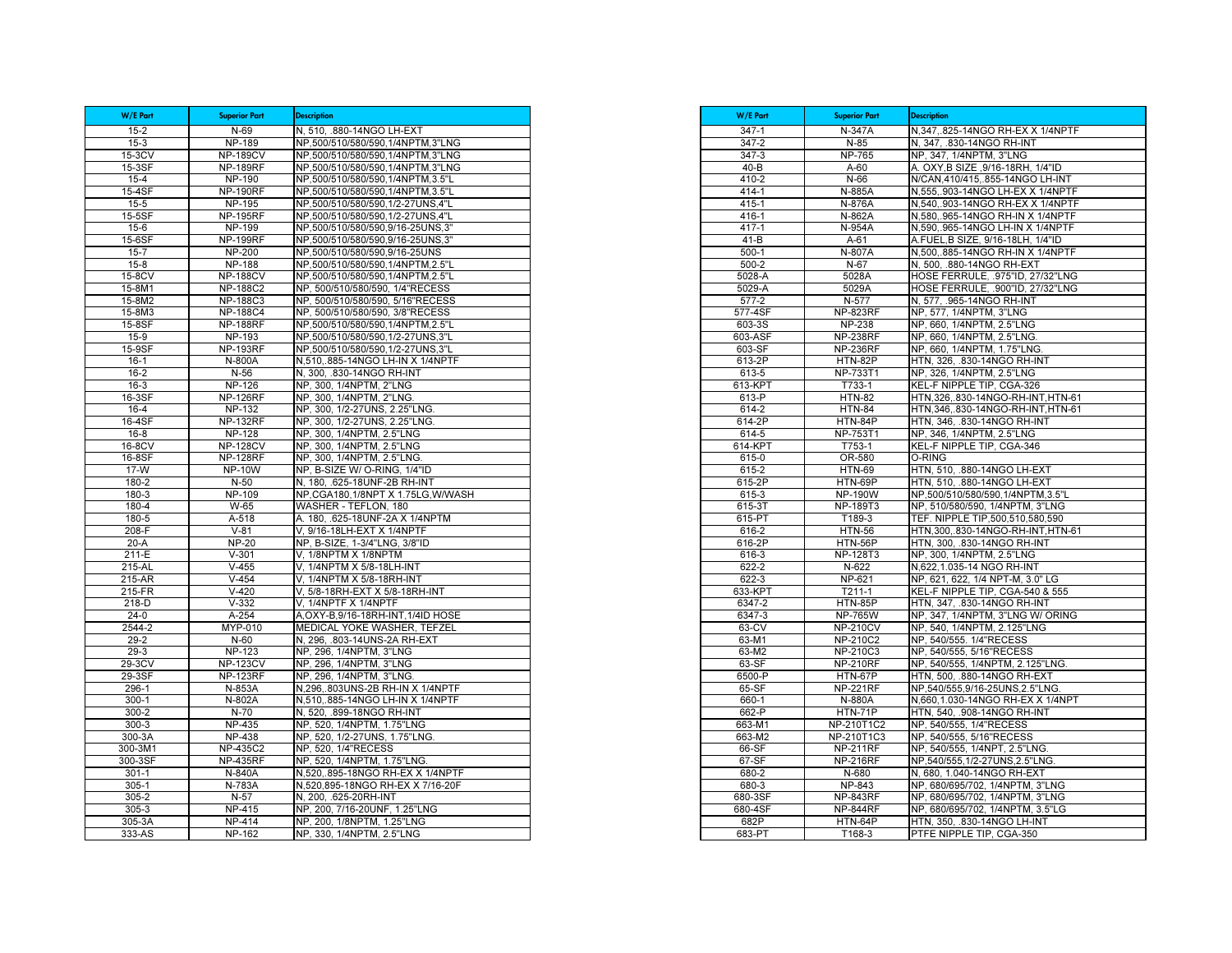| W/E Part             | <b>Superior Part</b>        | <b>Description</b>                                                |
|----------------------|-----------------------------|-------------------------------------------------------------------|
| 692-P                | $HTN-73P$                   | HTN, 580, .960-14NGO RH-EXT                                       |
| 693P                 | HTN-74P                     | HTN, 590, .960-14NGO LH-EXT                                       |
| 695-2                | N-695                       | N, 695, 1.040-14NGO LH-EXT                                        |
| 69-SF                | <b>NP-212RF</b>             | NP, 540/555, 1/4NPTM, 3"LNG.                                      |
| 6-CO-2               | <b>HTN-61</b>               | HTN, 320, 830-14NGO RH-INT                                        |
| 6-CO-2P              | HTN-61P                     | HTN, 320, 830-14NGO RH-INT                                        |
| 6-CO-4               | <b>NP-150T3</b>             | NP, 320, 1/4NPTM, 2.5"LNG                                         |
| $702 - 2$            | $N-702$                     | N, 702, 1.120-14NGO RH-EXT                                        |
| 7242-A               | 7242A                       | HOSE FERRULE, .937"ID, 27/32"LNG                                  |
| 7244-A               | 7244A                       | HOSE FERRULE, .875"ID, 27/32"LNG                                  |
| 7330-B               | 7330B                       | HOSE FERRULE, .718"ID, 1"LNG                                      |
| $800 - 1$            | N-874A                      | N,350, 825-14NGO LH-EX X 1/4NPTF                                  |
| 83-CV<br>83-M1       | <b>NP-168CV</b><br>NP-168C2 | NP, 350, 1/4NPTM, 2.5"LNG<br>NP, 350, 1/4"RECESS                  |
| 83-M2                | NP-168C3                    | NP, 350, 5/16"RECESS                                              |
| 83-SF                | <b>NP-168RF</b>             | NP, 350, 1/4NPTM, 2.5"LNG.                                        |
| 86-SF                | <b>NP-172RF</b>             | NP, 350, 1/2-27UNS, 2.5"LNG.                                      |
| 87-SF                | <b>NP-169RF</b>             | NP, 350, 1/4NPTM, 3"LNG.                                          |
| 9940-P               | 9940P                       | OVAL BRACE, 535 X 1.071"ID                                        |
| AW-10                | N-3700                      | N. C SIZE, 7/8-18LH-EXT                                           |
| <b>AW-10A</b>        | N-3600                      | N. C-SIZE, 7/8-14 RH-EXT                                          |
| AW-14                | N-2500                      | N, B SIZE, 5/8-18LH-EXT                                           |
| $\overline{AW}$ -14A | N-2400                      | N, B SIZE, 5/8-18RH-EXT                                           |
| AW-15                | A-405                       | A. B SIZE, 5/8-18LH-INT X 1/4NPTM                                 |
| AW-152               | A-403                       | A. B SIZE, 5/8-18LH-INT X 1/8NPTM                                 |
| AW-152A              | $A-402$                     | A. B SIZE, 5/8-18RH-INT X 1/8NPTM                                 |
| <b>AW-15A</b>        | $A-404$                     | A. B SIZE, 5/8-18RH-INT X 1/4NPTM                                 |
| AW-16                | <b>NP-69</b>                | NP, B SIZE, 1/8"ID                                                |
| AW- $17$             | <b>NP-72</b>                | NP, B SIZE, 1/4"ID                                                |
| AW-18                | $NP-70$                     | NP, B SIZE, 3/16"ID                                               |
| AW-19                | <b>NP-76</b>                | NP, B SIZE, 3/8"ID                                                |
| AW-20                | <b>NP-74</b>                | NP, B SIZE, 5/16"ID                                               |
| AW-21                | $N-15$                      | N, A SIZE, 3/8-24LH-EXT                                           |
| <b>AW-21A</b>        | $N-14$                      | N, A SIZE, 3/8-24RH-EXT                                           |
| AW-22                | $CN-49$                     | CN, 3/8-24LH-EXT NUT, 325"OD TUBE                                 |
| <b>AW-22A</b>        | <b>CN-48</b><br>CN-36       | CN, 3/8-24RH-EXT NUT, .325"OD TUBE<br>CN, C SIZE NP, .325"OD TUBE |
| AW-23<br>AW-24       | <b>NP-66</b>                | NP, A SIZE, 1/8"ID                                                |
| $AW-25$              | CN-54                       | CN, 3/8-24RH-INT NUT, 325"OD TUBE                                 |
| AW-26                | CN-28                       | CN, C SIZE NP, .230"OD TUBE                                       |
| AW-27A               | A-406                       | A. C SIZE,7/8-14RH-INT X 1/4NPTM                                  |
| AW-30                | $C-130$                     | C, 5/8-18RH-EXT X 5/8-18RH-EXT                                    |
| AW-32                | A-450                       | A. 5/8-18RH-EXT X 1/4NPTM                                         |
| AW-35                | $C-135$                     | C, 5/8-18LH-EXT X 9/16-18LH-EXT                                   |
| AW-40                | <b>NP-68</b>                | NP, B SIZE, 1/8"ID UNDERSIZE                                      |
| AW-403               | A-462                       | A, B SIZE, 5/8-18RH X 9/16-18RH-EX                                |
| AW-405               | $A-478$                     | A, B SIZE, 5/8-18RH X 9/16-18RH-IN                                |
| AW-407               | $A-424$                     | A, 5/8-18RH-INT X 5/8-18RH-EXT                                    |
| AW-409               | A-426                       | A, B-SIZE 90DEG CGA-032RHM                                        |
| AW-427               | $A-414$                     | A, B SIZE, 5/8-18RH-EXT X 1/4NPTM                                 |
| AW-428               | A-415                       | A. B SIZE.5/8-18LH-EXT X 1/4NPTM                                  |
| AW-430               | $C-126$                     | C,B SIZE,5/8-18RH-INT(BOTH ENDS)                                  |
| AW-430A              | $C-118$                     | C,A SIZE,3/8-24RH-INT(BOTH ENDS)                                  |
| AW-430B              | $C-124$                     | C,B-SIZE, 5/8-18RH-INT X 1/4NPTF                                  |
| AW-430C              | $C-144$                     | C.C SIZE.7/8-14RH-INT(BOTH ENDS)                                  |
| AW-431               | $C-127$                     | C.B SIZE, 5/8-18LH-INT (BOTH ENDS)                                |
| AW-431A              | $C-119$                     | C, A SIZE, 3/8-24LH-INT (BOTH ENDS)                               |
| AW-431B              | $C-125$                     | C,B SIZE, 5/8-18LH-INT X 1/4NPTF                                  |
| <b>AW-431C</b>       | $C-145$                     | C,C SIZE, 7/8-14LH-INT (BOTH ENDS)                                |

| W/E Part                  | <b>Superior Part</b>    | <b>Description</b>                                                   |
|---------------------------|-------------------------|----------------------------------------------------------------------|
| AW-46                     | $\overline{C}N-10$      | CN, B SIZE NP, .375"OD                                               |
| AW-47                     | <b>NP-73</b>            | NP, B SIZE, 1/4" BARB X 2.25"LNG                                     |
| AW-50                     | <b>CN-20</b>            | CN, B SIZE NP, .325"OD TUBE                                          |
| AW-54                     | $CN-32$                 | CN, C SIZE NP, .265"OD TUBE                                          |
| <b>AW-7</b>               | $N-26$                  | N, AIR-WATER, 5/8-18RH-INT                                           |
| $B-10$                    | A-531                   | A.300, 825-14NGO RH-EX X 1/4NPTM                                     |
| $B-12$                    | A-533                   | A.300, 825-14NGO RH-EX X 1/2NPTM                                     |
| B-1320                    | A-631                   | A.326,.825-14NGO RH-EX X 1/4NPTM                                     |
| B-1321                    | A-632                   | A.326,.825-14NGO RH-EX X 3/8NPTM                                     |
| B-1322                    | A-633                   | A.326, 825-14NGO RH-EX X 1/2NPTM                                     |
| B-1340                    | A-641                   | A.346,.825-14NGO RH-EX X 1/4NPTM                                     |
| <b>B-1340SS</b>           | A-641SS                 | A.346,.825-14NGO RH-EX X 1/4NPTM                                     |
| B-1342                    | A-643                   | A.346,.825-14NGO RH-EX X 1/2NPTM                                     |
| $B-20$<br>$B-21$          | A-541<br>$A-542$        | A.320, 825-14NGO RH-EX X 1/4NPTM<br>A.320,.825-14NGO RH-EX X 3/8NPTM |
| $B-22$                    | A-543                   | A.320, 825-14NGO RH-EX X 1/2NPTM                                     |
| B-2HP                     | B-200                   | B, 1/8NPTM X 1/8NPTM                                                 |
| <b>B-30</b>               | A-551                   | A.350, 825-14NGO LH-EX X 1/4NPTM                                     |
| $B-32$                    | A-553                   | A.350,.825-14NGO LH-EX X 1/2NPTM                                     |
| <b>B-348</b>              | A-663                   | A.347,.825-14NGO RH-EX X 1/2NPTM                                     |
| $B-40$                    | A-581                   | A.510,.885-14NGO LH-IN X 1/4NPTM                                     |
| $B-42$                    | A-583                   | A.510, 885-14NGO LH-IN X 1/2NPTM                                     |
| <b>B-4-2HP</b>            | B-206                   | B, 1/4NPTM X 1/8NPTM                                                 |
| B-4HP                     | B-215                   | B, 1/4NPTM X 1/4NPTM                                                 |
| B-4SS                     | <b>B-215SS</b>          | B, 1/4NPTM X 1/4NPTM                                                 |
| <b>B-50</b>               | A-591                   | A.540, 903-14NGO RH-EX X 1/4NPTM                                     |
| <b>B-500</b>              | A-571                   | A.500, 885-14NGO RH-IN X 1/4NPTM                                     |
| $B-51$                    | A-592                   | A.540,.903-14NGO RH-EX X 3/8NPTM                                     |
| $B-52$                    | A-593                   | A.540,.903-14NGO RH-EX X 1/2NPTM                                     |
| $B-62$                    | A-653                   | A.555,.903-14NGO LH-EX X 1/2NPTM                                     |
| $B-6-4HP$                 | <b>B-239</b>            | B, 3/8NPTM X 1/4NPTM                                                 |
| <b>B-677-SS</b>           | A-671SS                 | A.677,1.035-14NGO LH-X X 1/4NPTM                                     |
| <b>B-678-SS</b>           | A-673SS                 | A.677,1.035-14NGO LH-X X 1/2NPTM                                     |
| B-682                     | A-683                   | A,680 1.045-14NGO RH X 1/2 NPT-M                                     |
| $B-6HP$                   | $B-222$                 | B, 3/8NPTM X 3/8NPTM                                                 |
| <b>B-70</b>               | A-601                   | A.580, 965-14NGO RH-IN X 1/4NPTM                                     |
| $B-71$                    | $A-602$                 | A.580, 965-14NGO RH-IN X 3/8NPTM                                     |
| $B-72$                    | A-603                   | A.580,.965-14NGO RH-IN X 1/2NPTM                                     |
| $B-73$                    | A-605                   | A.580,.965-14NGO RH-IN X 3/4NPTM                                     |
| $B-80$                    | A-611                   | A.590,.965-14NGO LH-IN X 1/4NPTM                                     |
| <b>B-8-4HP</b>            | B-241                   | B, 1/2NPTM X 1/4NPTM                                                 |
| <b>B-8-6HP</b>            | B-242                   | B, 1/2NPTM X 3/8NPTM                                                 |
| B-8HP                     | B-243                   | B, 1/2NPTM X 1/2NPTM                                                 |
| B-9HP                     | $B-247$                 | B, 3/4NPT-M X 3/4NPT-M                                               |
| BA-2HP                    | B-293                   | B, 1/8"NPT-INT. X 1/8"NPT-EXT.                                       |
| <b>BA-4-2HP</b>           | B-294                   | B, 1/4"NPT-INT. X 1/8"NPT-EXT.                                       |
| BA-4HP                    | B-219                   | B. 1/4NPTF X 1/4NPTM                                                 |
| BA-4SS<br><b>BA-6-4HP</b> | <b>B-219SS</b><br>B-296 | B, 1/4NPTF X 1/4NPTM                                                 |
| <b>BA-8-4HP</b>           | B-299                   | B, 3/8"NPT-INT. X 1/4"NPT-EXT.<br>B, 1/2"NPT-INT. X 1/4"NPT-EXT.     |
| <b>BB-2-4HP</b>           | B-280                   | B, 1/4NPTM X 1/8NPTF                                                 |
| <b>BB-4-12HP</b>          | <b>B-286</b>            | B, 3/4NPTM X 1/4NPTF                                                 |
| <b>BB-4-6HP</b>           | $B-282$                 | B, 3/8NPTM X 1/4NPTF                                                 |
| <b>BB-4-8HP</b>           | B-284                   | <b>B. 1/2NPTM X 1/4NPTF</b>                                          |
| <b>BB-6-8HP</b>           | B-285                   | B, 1/2NPTM X 3/8NPTF                                                 |
| BB-8-12HP                 | B-288                   | B, 3/4NPTM X 1/2NPTF                                                 |
| BCR-2HP                   | PCR-2HP                 | HP PIPE CROSS, 1/8NPTF(4 OUTLETS)                                    |
| BCR-4HP                   | PCR-4HP                 | HP PIPE CROSS, 1/4NPTF(4 OUTLETS)                                    |
| BCR-4LP                   | PCR-4LP                 | LP PIPE CROSS, 1/4NPTF(4 OUTLETS)                                    |
|                           |                         |                                                                      |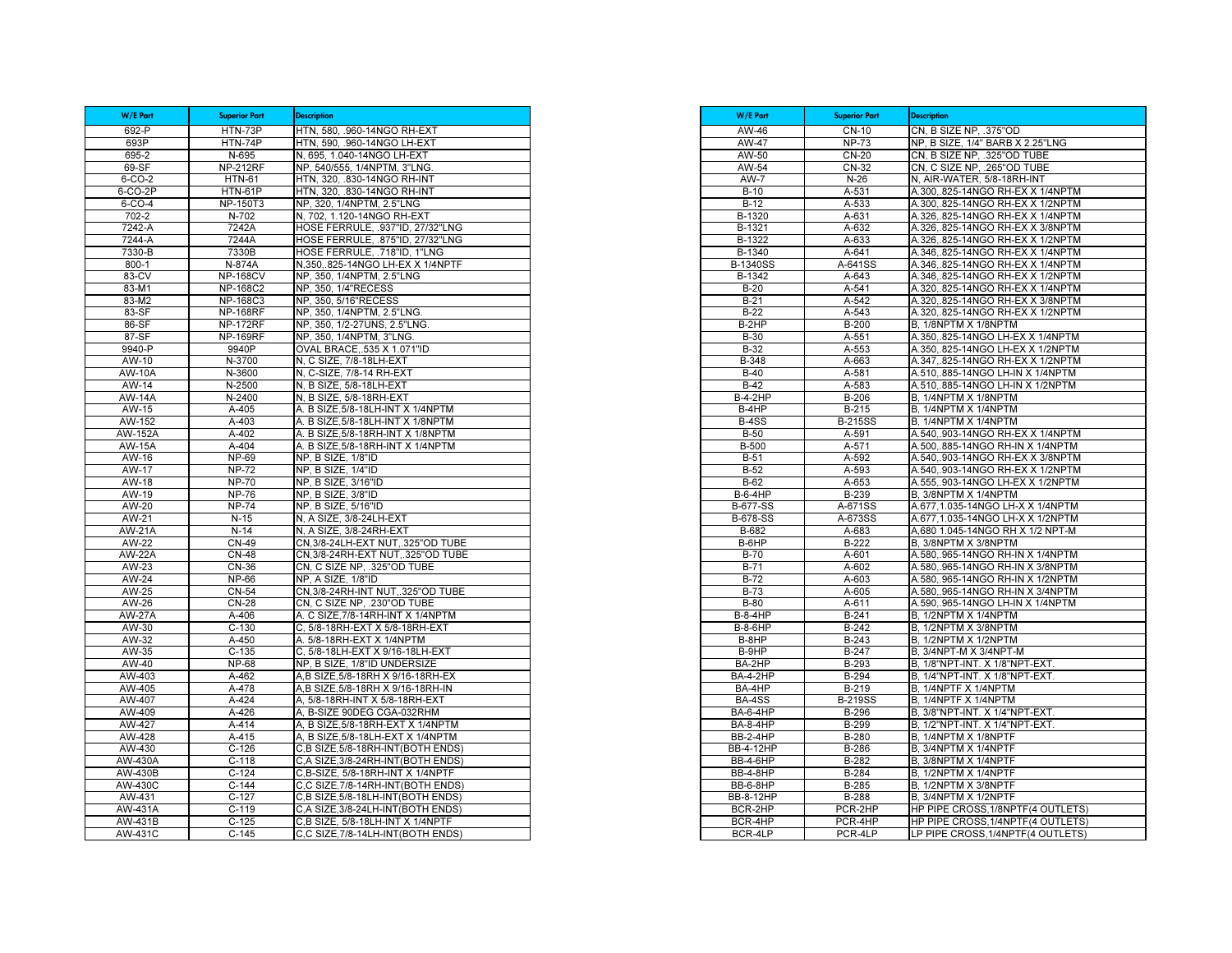| W/E Part         | <b>Superior Part</b> | <b>Description</b>                  |
|------------------|----------------------|-------------------------------------|
| BCR-4SS          | PCR-4SS              | PIPE CROSS, 1/4NPTF (4 OUTLETS)     |
| <b>BE-2-25HP</b> | B-395                | EXTENDER, 1/8NPTF X 1/8NPTM, 2.5"L  |
| BEL-2-2LP        | PEL-2HP              | HP ELBOW, 1/8NPTF X 1/8NPTF, 90DEG  |
| BEL-4-4LP        | PEL-4HP              | HP ELBOW, 1/4NPTF X 1/4NPTF, 90DEG  |
| BEL-6HP          | PEL-6HP              | HP ELBOW.3/8NPTF X 3/8NPTF.90DEG    |
| BEL-8HP          | PEL-8HP              | HP ELBOW, 1/2NPTF X 1/2NPTF, 90DEG  |
| <b>BF-12-8HP</b> | B-234                | 3/4 NPTF X 1/2 NPTF<br>В,           |
| BF-2HP           | B-201                | 1/8NPTF X 1/8NPTF<br>В.             |
| BF-4-2HP         | B-207                | 1/4NPTF X 1/8NPTF<br>В.             |
| BF-4HP           | $B-218$              | B, 1/4NPTF X 1/4NPTF                |
| BF-4SS           | <b>B-218SS</b>       | B, 1/4NPTF X 1/4NPTF                |
| <b>BF-8-4HP</b>  | B-231                | B, 1/2NPTF X 1/4NPTF                |
| BF-8HP           | $B-233$              | 1/2NPTF X 1/2NPTF<br>Β.             |
| BFT-2HP          | PFT-2HP              | HP TEE, 1/8NPTF (3 OUTLETS)         |
| BFT-4HP          | PFT-4HP              | HP TEE, 1/4NPTF (3 OUTLETS)         |
| BFT-4LP          | PFT-4LP              | LP TEE, 1/4NPTF (3 OUTLETS)         |
| BFT-4SS          | PFT-4SS              | TEE, 1/4NPTF (3 OUTLETS)            |
| BFT-6HP          | PFT-6HP              | HP TEE, 3/8NPTF (3 OUTLETS)         |
| BFT-8HP          | PFT-8HP              | HP TEE, 1/2NPTF (3 OUTLETS)         |
| <b>BL-2-2LP</b>  | PSL-2-2HP            | HP ELBOW, 1/8NPTF X 1/8NPTM, 45DEG  |
| BL-2HP           | PL-2HP               | HP ELBOW, 1/8NPTF X 1/8NPTM, 90DEG  |
| BL-4-2HP         | PL-4-2HP             | HP ELBOW, 1/4NPTF X 1/8NPTM, 90DEG  |
| <b>BL-4-2LP</b>  | PL-4-2LP             | LP ELBOW, 1/4NPTF X 1/8NPTM, 90DEG  |
| <b>BL-4-4LP</b>  | PL-4HP               | HP ELBOW, 1/4NPTF X 1/4NPTM, 90DEG  |
| BL-4SS           | PL-4SS               | ELBOW, 1/4NPTF X 1/4NPTM, 90 DEG    |
| BL-6HP           | PL-6HP               | HP ELBOW, 3/8NPTF X 3/8NPTM, 90DEG  |
| BL-8HP           | PL-8HP               | HP ELBOW, 1/2NPTF X 1/2NPTM, 90DEG  |
| <b>BN-2-15HP</b> | <b>PNP-2-15</b>      | PIPE NP, 1/8NPTM X 1/8NPTM, 1.5"LG  |
| <b>BN-2-25HP</b> | <b>PNP-2-25</b>      | PIPE NP, 1/8NPTM X 1/8NPTM, 2.5"LG  |
| <b>BN-4-15HP</b> | <b>PNP-4-15</b>      | PIPE NP, 1/4NPTM X 1/4NPTM, 1.5"LG  |
| <b>BN-4-20HP</b> | <b>PNP-4-20</b>      | PIPE NP, 1/4NPTM X 1/4NPTM, 2"LNG   |
| <b>BN-4-25HP</b> | <b>PNP-4-25</b>      | PIPE NP, 1/4NPTM X 1/4NPTM, 2.5"LG  |
| <b>BN-4-30HP</b> | PNP-4-30             | PIPE NP, 1/4NPTM X 1/4NPTM, 3"LNG   |
| <b>BN-4-35HP</b> | <b>PNP-4-35</b>      | PIPE NP, 1/4NPTM X 1/4NPTM, 3.5"LN  |
| BN-6-35HP        | PNP-6-35             | PIPE NP, 3/8NPTM X 3/8NPTM, 3.5"LG  |
| BR-540           | <b>BA-540</b>        | A, BS341, #3, TO CGA-540, O2        |
| <b>BR-580</b>    | <b>BA-580</b>        | A, BS341, #3, TO CGA-580, INERT     |
| <b>BSL-4-4LP</b> | PSL-4-4HP            | HP ELBOW, 1/4NPTF X 1/4NPTM, 45DEG  |
| BST-4HP          | PST-4HP              | HP TEE, 1/4NPTF X1/4NPTF X1/4NPTM   |
| BST-4LP          | PST-4LP              | LP TEE, 1/4NPTF X1/4NPTF X1/4NPTM   |
| <b>BT-2M1</b>    | <b>XPTE-005C2</b>    | PT XTENDER 1/4NPTF, 1/4 RECESS      |
| <b>BT-2M2</b>    | XPTE-005C3           | PT XTENDER, 1/4NPTF, 5/16"RECESS    |
| $C-17$           | <b>NP-30</b>         | NP, C-SIZE, 4-9/16"LNG, 1/2"ID      |
| $C-18$           | <b>NP-28</b>         | NP, C-SIZE, 2-1/4"LONG, 1/2"ID      |
| $C-19$           | NP-12                | NP, C-SIZE, 1-35/64"LNG, 1/4"ID     |
| $C-20$           | <b>NP-24</b>         | NP, C-SIZE, 2"LNG, 3/8"ID           |
| $C-30$           | $C-80$               | C.C TO C.7/8-14RH-EXT(BOTH ENDS)    |
| $C-31$           | $C-81$               | C,C TO C,7/8-14LH-EXT(BOTH ENDS)    |
| $C-32$           | B-66                 | B, OXY, C SIZE, 1/2NPTM X 7/8-14RH  |
| $C-33$           | B-67                 | B, FUEL, C SIZE, 1/2NPTM X 7/8-14LH |
| $C-38$           | S-288                | HOSE SPLICER-HEX, 1/2" TO 1/2"      |
| $C-4$            | $KT-28$              | KT, VISE GRIP, 7/16" & 9/16" HOSE   |
| $C-40$           | <b>B-56</b>          | B. 7/8-14RH-EXT X 3/8 NPTM          |
| $C-6$            | $KT-29$              | KT, VISE GRIP, 5/8" & 11/16" HOSE   |
| $C-7$            | $N-34$               | N, OXY, C SIZE, 7/8-14RH-INT        |
| $C-8$            | $N-35$               | N, FUEL, C-SIZE, 7/8-14LH-INT       |
| $C-86$           | NP-610               | NP, C-SIZE, 9/16-18 RH-EXT, 1.937"L |
| $C-88$           | <b>NP-605</b>        | NP, C-SIZE, 1/4NPTM, 2"LNG          |
| $C-88SF$         | <b>NP-605RF</b>      | NP, C-SIZE, 1/4NPTM, 2"LNG.         |

| W/E Part      | <b>Superior Part</b> | <b>Description</b>                                        |
|---------------|----------------------|-----------------------------------------------------------|
| C-907         | PC-4034              | PC,024,C SIZE,7/8-14RH-INT,OXY                            |
| $C-908$       | PC-4035              | PC,025,C SIZE,7/8-14LH-INT,FUEL                           |
| $CK-5$        | <b>RK-27</b>         | HOSE REPAIR KIT, A&B SIZE FITTNGS FOR 3/16"&1/4" I.D.HOSE |
| $CK-24$       | <b>RK-24</b>         | HOSE REPAIR KIT, B SIZE FITTINGS FOR 3/16"&1/4" I.D.HOSE  |
| <b>CK-26</b>  | <b>RK-26</b>         | HOSE REPAIR KIT, B SIZE FITTINGS FOR 1/4" HOSE ONLY       |
|               |                      |                                                           |
| $CO-2$        | $N-61$               | N, 320, 830-14NGO RH-INT                                  |
| $CO-2-1$      | N-854A               | N,320,.825-14NGO RH-EX X 1/4NPTF                          |
| $CO-3$        | <b>NP-147</b>        | NP, 320, 1/4NPTM, 2"LNG                                   |
| CO-3M1        | <b>NP-147C2</b>      | NP, 320, 1/4"RECESS                                       |
| CO-3M2        | <b>NP-147C3</b>      | NP, 320, 5/16"RECESS                                      |
| CO-3SF        | <b>NP-147RF</b>      | NP, 320, 1/4NPTM, 2"LNG.                                  |
| $CO-4$        | <b>NP-150</b>        | NP, 320, 1/4NPTM, 2.5"LNG                                 |
| CO-4CV        | <b>NP-150CV</b>      | NP. 320. 1/4NPTM. 2.5"LNG                                 |
| CO-4SF        | <b>NP-150RF</b>      | NP, 320, 1/4NPTM, 2.5"LNG.                                |
| $CO-5$        | W-6                  | WASHER - FIBRE, 320/330                                   |
| CO-6N         | $W-10$               | WASHER - TEFLON, 320/330                                  |
| $CO-7$        | <b>NP-152</b>        | NP, 320, 1/2-27UNS, 2.5"LNG.                              |
| CO-7SF        | <b>NP-152RF</b>      | NP, 320, 1/2-27UNS, 2.5"LNG.                              |
| CP-320        | PC-320               | PC, 320, RH-INT, CO2                                      |
| CP-326        | PC-326               | PC, 326, RH-INT, N2O                                      |
| CP-346        | PC-346               | PC, 346, RH-INT, AIR                                      |
| CP-350        | PC-350               | PC, 350, LH-INT, HYDROGN/METHANE                          |
| CP-510        | PC-510               | PC, 510, LH-EXT, ACET/PROPANE                             |
| CP-520        | PC-4520              | PC, 520, RH-INT, ACET                                     |
| CP-540        | PC-540               | PC, 540, RH-INT, OXY                                      |
| CP-580        | PC-580               | PC, 580, RH-EXT, AR/HE/N2                                 |
| CP-590        | PC-590               | PC, 590, LH-EXT, INDUSTRIAL AIR                           |
| <b>CV-30R</b> | <b>CV-128R</b>       | CV, OXY, 9/16RH-INT X 9/16RH-EXT                          |
| <b>CV-31L</b> | <b>CV-129L</b>       | CV, FUEL, 9/16LH-INT X 9/16RH-INT                         |
| $CV-32R$      | $CV-28R$             | CV, OXY, 1/4NPTM X 9/16-18RH-EXT                          |
| <b>CV-33L</b> | <b>CV-29L</b>        | CV, FUEL, 1/4NPTM X 9/16-18LH-EXT                         |
| $CV-4$        | $CV-24$              | CHECK VALVE, 200 PSI 1/4M-1/4M                            |
| $CV-4M$       | $CV-215$             | CHECK VALVE 1/4M INLET 1/4M OUT                           |
| CV-4MSS       | <b>CV-215SS</b>      | CHECK VALVE 1/4M IN 1/4M OUT.SS                           |
| $CV-5$        | <b>CV-25</b>         | CHECK VALVE, 200 PSI, 1/4M - 1/4F                         |
| CV-7R         | $CV-20R$             | CV, OXY, 9/16-18RH-EX 9/16-18RH-IN                        |
| CV-8L         | <b>CV-21L</b>        | CV, FUEL, 9/16-18LH-IN9/16-18LH-EX                        |
| $CV- A10$     | $CV-11L$             | A SIZE CHECK VALVE FUEL                                   |
| CV-A9         | <b>CV-10R</b>        | A SIZE CHECK VALVE OXYGEN                                 |
| CVF-4M        | CV-230               | CHECK VALVE 1/4F INLET 1/4M OUT                           |
| CVF-4MSS      | <b>CV-230SS</b>      | CHECK VALVE 1/4 F X 1/4 M S.S.                            |
| CVM-4F        | CV-219               | CHECK VALVE 1/4M INLET 1/4F OUT                           |
| CVM-4FSS      | <b>CV-219SS</b>      | CHECK VALVE 1/4M IN 1/4F OUT, SS                          |
| $D-17$        | <b>NP-34</b>         | NP, D-SIZE, 3-1/2"LNG, 1/2"ID                             |
| $D-18$        | <b>NP-36</b>         | NP, D-SIZE, 3-1/2"LNG, 3/4"ID                             |
| $D-20$        | <b>NP-640</b>        | NP, D-SIZE, 1/2NPTM, 2.5"LNG                              |
| $D-30$        | $C-90$               | C,D TO D, 1.25-12RH-EX(BOTH ENDS)                         |
| $D-31$        | $C-91$               | C,D TO D,1.25-12LH-EX(BOTH ENDS)                          |
| $D-32$        | $B-74$               | BUSHING, CGA-026 X .75 NPTM                               |
| $D-34$        | $B-72$               | B, OXY, D SIZE, 1/2NPTM X 1.25-12RH                       |
| $D-35$        | <b>B-73</b>          | B, FUEL, D SIZE, 1/2NPT X 1.25-12LH                       |
| $D-7$         | $N-42$               | N, OXY, D SIZE, 1.25-12RH-INT                             |
| $D-8$         | $N-43$               | N, FUEL, D SIZE, 1.25-12LH-INT                            |
| D-907         | PC-4042              | PC,026,D SIZE,1.25-12RH-INT,OXY                           |
| D-908         | PC-4043              | PC,D SIZE,027,1.25-12LH-INT,FUEL                          |
| DC-200        | PC-4200              | PC, 200, RH-INT, ACET                                     |
| DC-320        | CC-8320              | DUST CAP/CHAIN, 320, CO2, RH-INT                          |
| DC-346        | CC-8346              | DUST CAP/CHAIN, 346, AIR, RH-INT                          |
|               |                      |                                                           |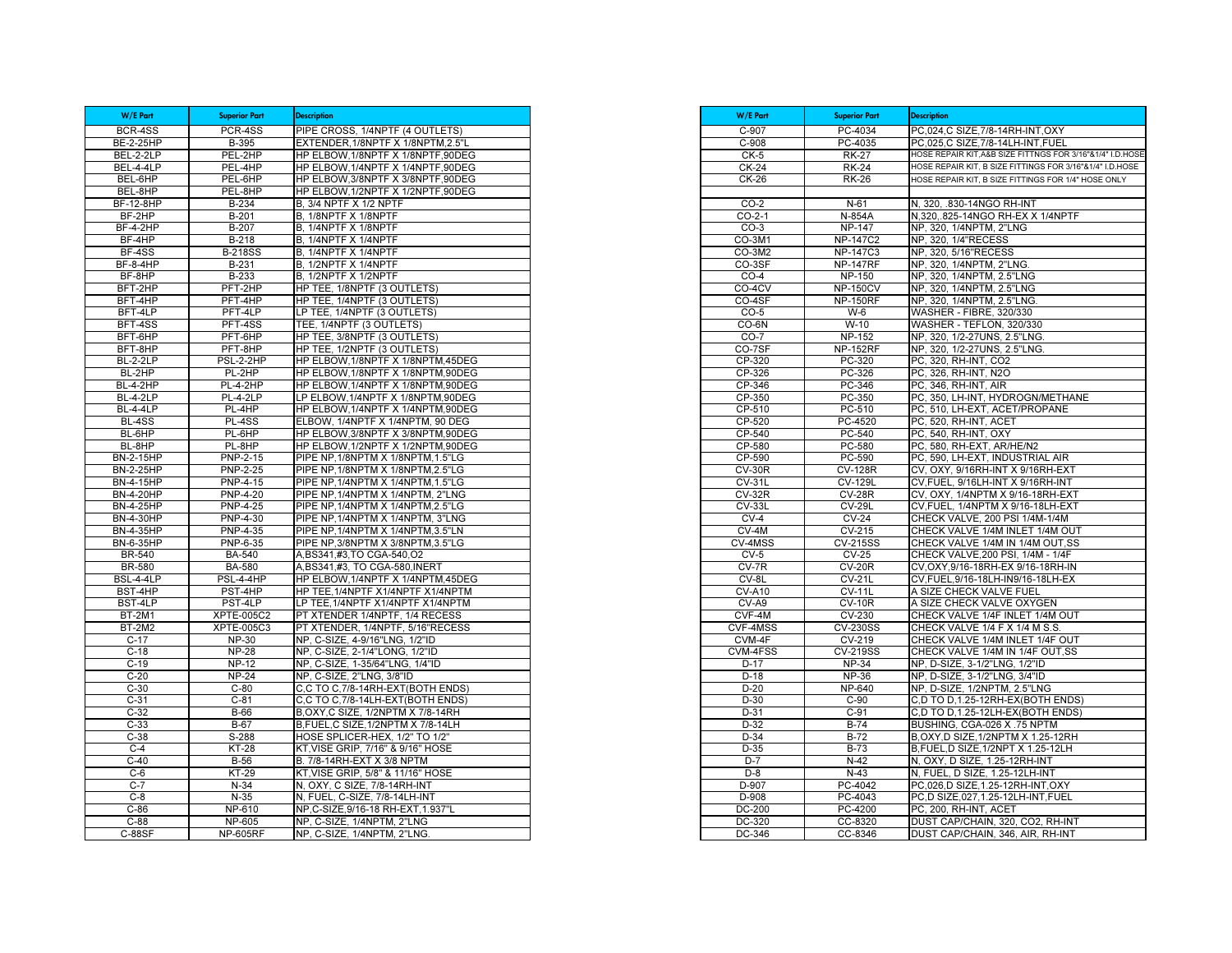| W/E Part        | <b>Superior Part</b>      | <b>Description</b>                                            |
|-----------------|---------------------------|---------------------------------------------------------------|
| DC-350          | CC-8350                   | DUST CAP/CHAIN, 350, HYD/ME, LH-INT                           |
| DC-510          | CC-8510                   | DUST CAP/CHAIN, 510, ACET/PP, LH-EX                           |
| DC-540          | CC-8540                   | DUST CAP/CHAIN, 540, OXY, RH-INT                              |
| DC-580          | CC-8580                   | DUST CAP/CHAIN, 580, AR/HE/N2, RH-X                           |
| DC-660          | CC-8660                   | DUST CAP/CHAIN, 660, REFRG, RH-INT                            |
| $DC-B7$         | CC-8020                   | DUST CAP/CHAIN, 022, 9/16-18RH-INT                            |
| DC-B8           | CC-8021                   | DUST CAP/CHAIN, 023, 9/16-18LH-INT                            |
| DC-C7           | CC-8034                   | DUST CAP/CHAIN, 024,7/8-14RH-INT                              |
| DC-C8           | CC-8035                   | DUST CAP/CHAIN, 025,7/8-14LH-INT                              |
| E-E             | EE                        | HOSE FERRULE, .725"ID, 17/32"LNG                              |
| $F-11$          | FA-1651                   | FLARE ADAPTOR, CGA-165 X 1/8 NPTM                             |
| $F-12$          | FA-1652                   | FLARE ADAPTOR, CGA-165 X 1/4 NPTM                             |
| $F-22$          | FA-1822                   | FLARE ADAPTOR, CGA-182 X 1/4 NPTM                             |
| $F-31$          | FA-2952                   | FLARE ADAPTOR, CGA-295 X 1/4 NPTM                             |
| $F-32$          | FA-2953                   | FLARE ADAPTOR, CGA-295 X 3/8 NPTM                             |
| $F-33$          | FA-2954                   | FLARE ADAPTOR, CGA-295 X 1/2 NPTM                             |
| $F-41$          | FA-4402                   | FLARE ADAPTOR, CGA-440 X 1/4 NPTM                             |
| $F-42$          | FA-4403                   | FLARE ADAPTOR, CGA-440 X 3/8 NPTM                             |
| $F-43$          | FA-4404                   | FLARE ADAPTOR, CGA-440 X 1/2 NPTM                             |
| $F-44$          | FA-4405                   | FLARE ADAPTOR, CGA-440 X 3/4 NPTM                             |
| $F-51$          | FA-4502                   | FLARE ADAPTOR, CGA-450 X 1/4 NPTM                             |
| $F-52$          | A-722                     | A,622,1.030-14NGORH-EXTX3/8NPT-M                              |
| $F-62$          | CPS-001                   | 3/8"FNPT, PHASE SEPARATOR, 500 PSI                            |
| $FA-10$         | <b>FBK-200</b>            | <b>B-SIZE, TORCH FLASH ARRESTOR SET</b>                       |
| <b>FA-100P</b>  | FB-222                    | B-SIZE, TORCH FLASH ARRESTOR, OXY                             |
| <b>FA-130P</b>  | FB-122                    | B-SIZE, REG FLASH ARRESTOR, OXY                               |
| <b>FA-200P</b>  | FB-223                    | <b>B-SIZE, TORCH FLASH ARRESTOR, FUEL</b>                     |
| <b>FA-230P</b>  | FB-123                    | B-SIZE, REG FLASH ARRESTOR, FUEL                              |
| $FA-3$          | <b>XPTA-001</b>           | PIGTAIL FLASH ARRESTOR                                        |
| <b>FA-30</b>    | <b>FBK-100</b>            | <b>B-SIZE, REG FLASH ARRESTOR SET</b>                         |
| F-F             | FF                        | HOSE FERRULE, .700"ID, 33/64"LNG                              |
| G-G             | GG                        | HOSE FERRULE, .675"ID, 33/64"LNG                              |
| J-J             | JJ                        | HOSE FERRULE, .600"ID, 1/2"LNG                                |
| K-K             | KK                        | HOSE FERRULE, .575"ID, 31/64"LNG                              |
| LT-100          | LD-008                    | LEAK DETECTOR - 8 OZ                                          |
| LT-200          | LD-128                    | LEAK DETECTOR - 1 GALLON                                      |
| M00-3           | MYP-001                   | <b>MEDICAL YOKE "T" HANDLE</b>                                |
| M00-5           | <b>XSR-020</b>            | <b>SNAP RING</b>                                              |
| M00-70          | <b>MDO-002</b>            | A, 1/8NPT-F IN X (2) 1/4NPT-F OUT                             |
| M02-1           | MN-102                    | N, 1020-A, 3/4-16RH-INT, SPEC MIX                             |
| M04-1           | MN-104                    | N, 1040-A, 3/4-16RH-INT, N2O                                  |
| M04-10          | <b>MNP-311</b>            | NP, 1040-A, 1/4NPTM, N2O                                      |
| $M04-11$        | <b>MNP-311W</b>           | NP, 1040-A, 1/4NPTM, N2O                                      |
| M04-12          | <b>MNP-307</b>            | NP, 1040-A, FITS 1/4"ID HOSE, N2O                             |
| $M04-13$        | <b>MNP-307W</b>           | NP, 1040-A, FITS 1/4"ID HOSE, N2O                             |
| $M04-2P$        | <b>MHN-104P</b>           | HTN, 1040-A, 3/4-16RH-INT, N2O                                |
| M04-4<br>M04-40 | MA-620<br><b>MA-620DV</b> | A, 1040-A, 1/8NPTM, N2O<br>A, 1040-A, 1/8NPTM, N2O            |
|                 |                           |                                                               |
| M04-5<br>M04-7  | MA-622                    | A, 1040-A, 1/4NPTM, N2O                                       |
|                 | MA-624                    | A, 1040-A, FITS 1/4"ID HOSE, N2O                              |
| M04-9<br>M06-1  | <b>MNP-309W</b><br>MN-106 | NP, 1040-A, 1/8NPTM, N2O<br>N, 1060-A, 3/4-16RH-INT, HE/HE-O2 |
| M06-13          | <b>MNP-317W</b>           | NP, 1060-A, FITS 1/4"ID HOSE, HE-O2                           |
| M08-1           | MN-108                    | N, 1080-A, 3/4-16RH-INT, CO2/CO2-O2                           |
| M08-12          | <b>MNP-327W</b>           | NP, 1080-A, FIT 1/4"ID HOSE, CO2-O2                           |
| $M08-5$         | MA-732                    | A, 1080-A, 1/4NPTM, CO2/CO2-O2                                |
| M08-8           | MNP-329                   | DISS NIPPLE CGA 1080 1/8 NPT                                  |
| M08-9           | <b>MNP-329W</b>           | DISS NIPPLE W/O-RING CGA 1080                                 |
| $M12-1$         | <b>MN-112</b>             | N, 1120-A, 3/4-16RH-INT, N2                                   |
|                 |                           |                                                               |

| W/E Part             | <b>Superior Part</b>              | <b>Description</b>                                                  |
|----------------------|-----------------------------------|---------------------------------------------------------------------|
| M12-10               | <b>MNP-351</b>                    | NP, 1120-A, 1/4NPTM, N2                                             |
| $\overline{M}$ 12-11 | <b>MNP-351W</b>                   | NP, 1120-A, 1/4NPTM, N2                                             |
| M12-12               | <b>MNP-347</b>                    | NP, 1120-A, FITS 1/4"ID HOSE, N2                                    |
| $M12-13$             | <b>MNP-347W</b>                   | NP, 1120-A, FITS 1/4"ID HOSE, N2                                    |
| $M12-2P$             | <b>MHN-112P</b>                   | HTN, 1120-A, 3/4-16RH-INT, N2                                       |
| $M12-5$              | MA-662                            | A, 1120-A, 1/4NPTM, N2                                              |
| M12-50               | <b>MA-662DV</b>                   | A, 1120-A, 1/4NPTM, N2                                              |
| M12-8                | <b>MNP-349</b><br><b>MNP-349W</b> | NP, 1120-A, 1/8NPTM, N2                                             |
| M12-9<br>M16-1       | MN-116                            | NP, 1120-A, 1/8NPTM, N2<br>N, 1160-A, 3/4-16RH-INT, MED AIR         |
| M16-10               | <b>MNP-371</b>                    | NP, 1160-A, 1/4NPTM, MED AIR                                        |
| M16-11               | <b>MNP-371W</b>                   | NP, 1160-A, 1/4NPTM, MED AIR                                        |
| M16-12               | <b>MNP-367</b>                    | NP, 1160-A, FITS 1/4"ID HOSE, AIR                                   |
| M16-13               | <b>MNP-367W</b>                   | NP, 1160-A, FITS 1/4"ID HOSE, AIR                                   |
| M16-2P               | <b>MHN-116P</b>                   | HTN, 1160-A, 3/4-16RH-INT, AIR                                      |
| M16-2PC              | <b>MHN-116PC</b>                  | HTN, 1160-A, 3/4-16RH-INT, AIR                                      |
| M16-4                | MA-680                            | A, 1160-A, 1/8NPTM, MED AIR                                         |
| M16-40               | <b>MA-680DV</b>                   | 1160-A, 1/8NPTM, MED AIR<br>A,                                      |
| M16-5                | MA-682                            | A, 1160-A, 1/4NPTM, MED AIR                                         |
| M16-50               | <b>MA-682DV</b>                   | A, 1160-A, 1/4NPTM, MED AIR                                         |
| M16-7                | MA-684                            | A, 1160-A, FITS 1/4"ID HOSE, AIR                                    |
| M16-8                | <b>MNP-369</b>                    | NP, 1160-A, 1/8NPTM, MED AIR                                        |
| M16-9                | MNP-369W                          | NP, 1160-A, 1/8NPTM, MED AIR                                        |
| $M18-5$              | MA-692                            | A, 1180-A, 1/4NPTM, O2-HE                                           |
| M20-1                | MN-120                            | N, 1200-A, 3/4-16RH-INT, O2-CO2                                     |
| $M20-12$             | <b>MNP-387</b>                    | NP,1200-A,FIT 1/4"ID HOSE, O2-CO2                                   |
| $M22-1$              | <b>MN-122</b>                     | N, 1220, 3/4-16RH-INT, VAC                                          |
| M22-10               | <b>MNP-401</b>                    | NP, 1220, 1/4NPTM, VAC                                              |
| M22-11               | <b>MNP-401W</b>                   | NP, 1220, 1/4NPTM, VAC                                              |
| M22-12               | <b>MNP-397</b><br><b>MNP-397W</b> | NP, 1220, FITS 1/4"ID HOSE, VAC                                     |
| M22-13<br>M22-19     | <b>MNP-398W</b>                   | NP, 1220, FITS 1/4"ID HOSE, VAC<br>NP, 1220, FITS 5/16"ID HOSE, VAC |
| M22-2P               | <b>MHN-122P</b>                   | HTN, 1220, 3/4-16RH-INT, VAC                                        |
| $M22-4$              | MA-710                            | A, 1220, 1/8NPTM, VAC                                               |
| M22-5                | MA-712                            | A, 1220, 1/4NPTM, VAC                                               |
| M22-50               | <b>MA-712DV</b>                   | A, 1220, 1/4NPTM, VAC                                               |
| $M22-7$              | MA-714                            | , 1220, FITS 1/4"ID HOSE, VAC                                       |
| M22-8                | MNP-399                           | NP, 1220, 1/8NPTM, VAC                                              |
| $M22-9$              | <b>MNP-399W</b>                   | NP, 1220, 1/8NPTM, VAC                                              |
| M24-1                | MN-124                            | N, 1240, 9/16-18RH-INT, BLANK                                       |
| M24-10               | <b>MNP-440</b>                    | NP, 1240, 1/8NPTM, OXY, 1.5"LNG                                     |
| M24-11               | <b>MNP-440W</b>                   | NP, 1240, 1/8NPTM, OXY, 1.5"LNG                                     |
| M24-14               | <b>MNP-437</b>                    | NP, 1240, FITS 1/4"ID HOSE, OXY                                     |
| M24-15               | <b>MNP-437W</b>                   | NP, 1240, FITS 1/4"ID HOSE, OXY                                     |
| M24-16               | MNP-435                           | NP, 1240, FITS 3/16"ID HOSE, OXY                                    |
| $M24-17$             | <b>MNP-435W</b>                   | NP, 1240, FITS 3/16"ID HOSE, OXY                                    |
| M24-2                | MHN-124                           | HTN, 1240, 9/16-18RH-INT, OXY                                       |
| M24-20               | <b>MPC-124</b>                    | PC, 1240, 9/16-18RH-INT, OXY                                        |
| M24-24               | MA-254                            | A, 9/16-18RH-INT, FITS 1/4"ID HOSE                                  |
| M24-26               | MC-124                            | C,B TO B, 9/16-18RH-EX(BOTH ENDS)                                   |
| M24-27<br>M24-29     | MA-322                            | A, 9/16-18RH-INT X 9/16-18RH-EXT                                    |
| $M24-2P$             | MA-194<br><b>MHN-124P</b>         | A, 9/16-18RH-INT X 1/4NPTM<br>HTN, 1240, 9/16-18RH-INT, OXY         |
| M24-30               | MPF-212                           | LP ELBOW, 1/4NPTF X 1/8NPTM, 90DEG                                  |
| M24-32               | MA-182                            | A, 9/16-18RH-INT X 1/8NPTM                                          |
| M24-33               | MA-192                            | A. 9/16-18RH-INT X 1/4NPTM                                          |
| M24-34               | MA-188                            | A, 9/16-18RH-INT X 1/4NPTM                                          |
| M24-35               | <b>MN-540A</b>                    | MEDICAL ADAPTOR NUT                                                 |
| M24-39               | MA-334                            | A, 9/16-18RH-INT X 1/4NPTM                                          |
|                      |                                   |                                                                     |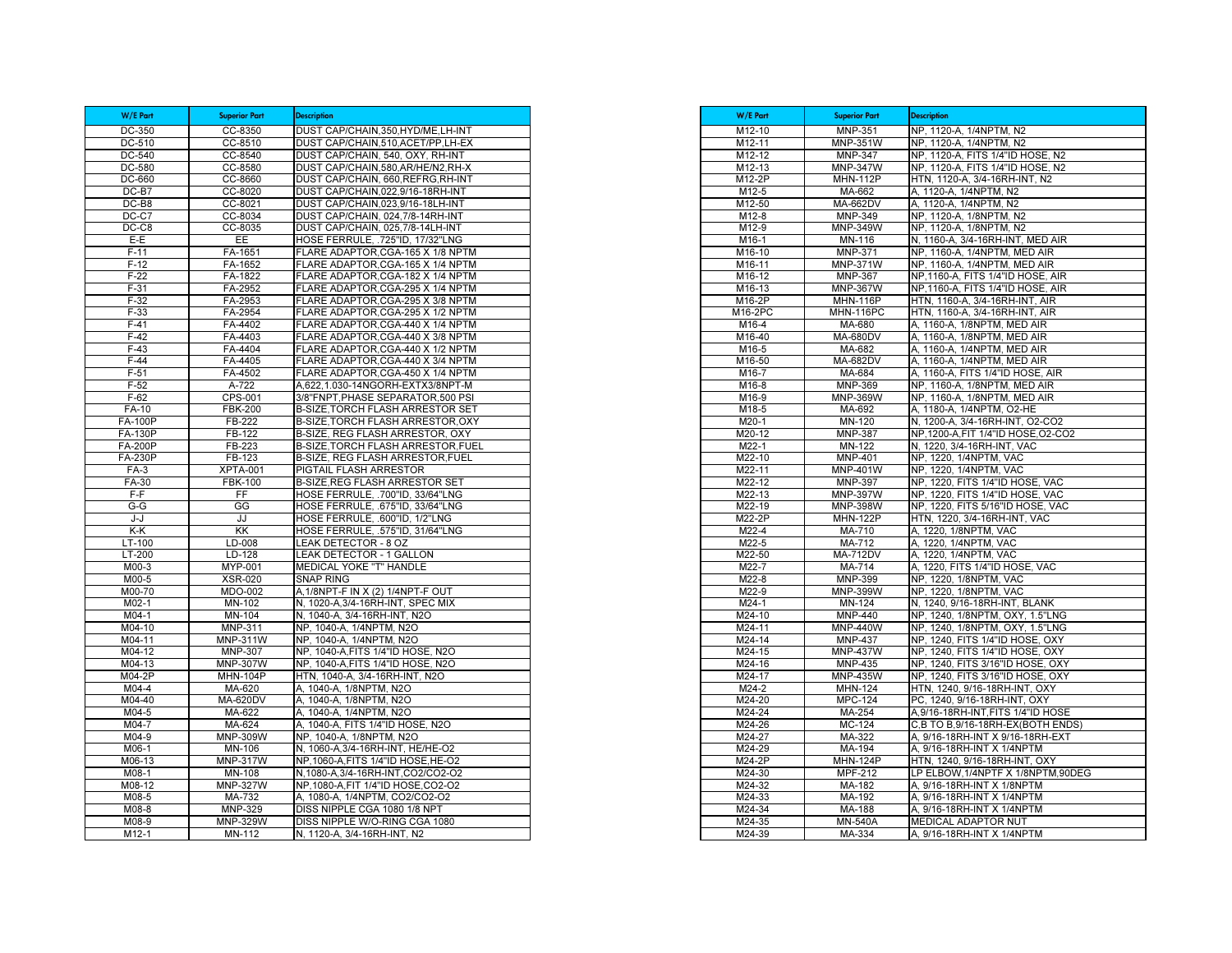| W/E Part             | <b>Superior Part</b>             | <b>Description</b>                                    |
|----------------------|----------------------------------|-------------------------------------------------------|
| $M24-4$              | MA-740                           | A, 1240, 1/8NPTM, OXY                                 |
| M24-40               | <b>MA-740DV</b>                  | A, 1240, 1/8NPTM, OXY                                 |
| M24-41               | <b>MNP-439</b>                   | NP, 1240, 1/8NPTM, OXY, 1"LNG                         |
| M24-42               | <b>MNP-439W</b>                  | NP, 1240, 1/8NPTM, OXY, 1"LNG                         |
| M24-43               | MA-328                           | A, 9/16-18RH-INT X 9/16-18RH-EXT                      |
| M24-5                | MA-742                           | A, 1240, 1/4NPTM, OXY                                 |
| M24-50               | <b>MA-742DV</b>                  | A, 1240, 1/4NPTM, OXY                                 |
| M24-6                | MA-746                           | A. 1240. 1/8NPTF. OXY                                 |
| M24-77               | MDO-124-9                        | DEMAND VALVE DUPLEX ADAPTOR, 02                       |
| M24-8                | MA-744                           | A, 1240, FITS 1/4"ID HOSE, OXY                        |
| M24-80-1             | <b>MTO-004</b>                   | RAIL BLOCK, 1/8NPTF X 1/4NPTF                         |
| M24-80-3             | MTO-001                          | MEDICAL BLOCK BRACKET                                 |
| M24-9                | MA-743                           | A, 1240, FITS 3/16"ID HOSE, OXY                       |
| M25-75               | MDO-124-6                        | DEMAND VALVE DUPLEX ADAPTOR, O2                       |
| M26-1                | MN-222                           | N, 2220, 7/8-14RH-INT, WAGD                           |
| M26-19               | <b>MNP-458W</b>                  | NP,2220, FITS 5/16"ID HOSE, WAGD                      |
| M26-5                | MA-752                           | A, 2220, 1/4NPTM, WAGD                                |
| M26-P                | <b>MHN-222P</b>                  | HTN, 2220, 7/8-14RH-INT, WAGD                         |
| M28-1                | MN-059                           | N, 280, .750-14NGO RH-INT                             |
| M28-4                | <b>MNP-118</b>                   | NP, 280, 1/4NPTM, 2.5"LNG                             |
| M28-5                | <b>MNP-118R</b>                  | NP, 280, 1/4NPTM, 2.5"LNG                             |
| M30-1                | MN-061                           | N, 320, 830-14NGO RH-INT                              |
| M30-10P              | <b>MHN-061P</b>                  | HTN, 320, 830-14NGO RH-INT                            |
| M30-15               | MA-541                           | A, 320, 1/4NPTM                                       |
| M30-16               | MC-320                           | TEE-COUPLER, 320, CO2                                 |
| M30-2<br>M30-4       | <b>MNP-147</b><br><b>MNP-150</b> | NP, 320, 1/4NPTM, 2"LNG<br>NP, 320, 1/4NPTM, 2.5"LNG  |
| M30-5CV              | <b>MNP-150CV</b>                 |                                                       |
| M32-1                | MN-082                           | NP, 320, 1/4NPTM, 2.5"LNG<br>N, 326, 830-14NGO RH-INT |
| M32-10P              | <b>MHN-082P</b>                  | HTN, 326, 830-14NGO RH-INT                            |
| M32-15               | MA-631                           | A, 326, 1/4NPTM                                       |
| M32-16               | MC-326                           | TEE-COUPLER, 326, NO2                                 |
| M32-4                | <b>MNP-733</b>                   | NP, 326, 1/4NPTM, 2.5"LNG                             |
| M32-5                | <b>MNP-733R</b>                  | NP, 326, 1/4NPTM, 2.5"LNG                             |
| M32-5CV              | <b>MNP-733CV</b>                 | NP, 326, 1/4NPTM, 2.5"LNG                             |
| M34-1                | MN-084                           | N, 346, 830-14NGO RH-INT                              |
| M34-10P              | <b>MHN-084P</b>                  | HTN, 346, .830-14NGO RH-INT                           |
| M34-15               | MA-641                           | A, 346, 1/4NPTM                                       |
| M34-16               | MC-346                           | TEE-COUPLER, 346, MEDICAL AIR                         |
| M34-5                | <b>MNP-753</b>                   | NP, 346, 1/4NPTM, 2.5"LNG                             |
| M34-5CV              | MNP-753CV                        | NP, 346, 1/4NPTM, 2.5"LNG                             |
| M40-50               | <b>MA-622DV</b>                  | A, 1040-A, 1/4NPTM, N2O                               |
| M-4750               | M-4750                           | MEDICAL FERRULE, 478"ID, 11/16"LG                     |
| M50-1                | MN-067                           | N, 500, 880-14NGO RH-EXT                              |
| M50-10P              | <b>MHN-067P</b>                  | HTN, 500, .880-14NGO RH-EXT                           |
| M50-3                | <b>MNP-188R</b>                  | NP,500/510/580/590,1/4NPTM,2.5"L                      |
| M54-1                | MN-071                           | N. 540. . 908-14NGO RH-INT                            |
| M54-10               | MHN-071                          | HTN, 540, 908-14NGO RH-INT                            |
| M54-10P              | <b>MHN-071P</b>                  | HTN, 540, .908-14NGO RH-INT                           |
| M54-11               | <b>MNP-753P</b>                  | NP, 346, 1/4NPTM, 2.5"LNG                             |
| $\overline{M}$ 54-15 | MA-591                           | A, 540, 1/4NPTM                                       |
| M54-16               | MC-540                           | TEE-COUPLER, 540, OXY                                 |
| M54-2                | MNP-210                          | NP, 540, 1/4NPTM, 2"LNG                               |
| M54-3                | <b>MNP-210R</b>                  | NP, 540, 1/4NPTM, 2"LNG                               |
| M54-4                | <b>MNP-211</b>                   | NP, 540, 1/4NPTM, 2.5"LNG                             |
| $M54-5$              | <b>MNP-211R</b>                  | NP, 540, 1/4NPTM, 2.5"LNG                             |
| M54-6                | <b>MNP-212</b>                   | NP, 540, 1/4NPTM, 3"LNG                               |
| M54-7                | <b>MNP-212R</b>                  | NP, 540, 1/4NPTM, 3"LNG                               |
| M58-1                | MN-073                           | N, 580, .960-14NGO RH-EXT                             |

| W/E Part             | <b>Superior Part</b>   | <b>Description</b>                                            |
|----------------------|------------------------|---------------------------------------------------------------|
| $\overline{M}$ 58-10 | <b>MHN-073</b>         | HTN, 580, .960-14NGO RH-EXT                                   |
| M58-10P              | <b>MHN-073P</b>        | HTN, 580, .960-14NGO RH-EXT                                   |
| M58-15               | MA-601                 | A, 580, 1/4NPTM                                               |
| M58-3CV              | <b>MNP-188CV</b>       | NP, 580/590, 1/4NPTM, 2.5"LNG                                 |
| M58-5                | <b>MNP-189R</b>        | NP,500/510/580/590,1/4NPTM,3.0"L                              |
| M58-7                | <b>MNP-190R</b>        | NP,500/510/580/590,1/4NPTM,3.5"L                              |
| M-622                | M-622                  | MEDICAL FERRULE, 380"ID, 1/2"LNG                              |
| M-6231               | M-6231                 | MEDICAL FERRULE,.330"ID,1/2"LNG                               |
| M-624                | M-624                  | MEDICAL FERRULE, 500"ID, 1/2"LNG                              |
| M-624-A              | M-624A                 | MEDICAL FERRULE, 500"ID, 625"LG                               |
| M-625                | M-625                  | MEDICAL FERRULE, 525"ID, 1/2"LNG                              |
| M-625-A              | M-625A                 | MEDICAL FERRULE, 525"ID, 63"LNG                               |
| M626                 | M-626                  | MEDICAL FERRULE, 548"ID, 31/64"LG                             |
| M-7322               | M-7322                 | MEDICAL FERRULE, .500"ID, 1"LNG                               |
| M-7323               | M-7323                 | HOSE FERRULE, .531"ID X 1"LG                                  |
| M-769                | M-769                  | MEDICAL FERRULE, 450"ID, 9/16"LNG                             |
| M-833                | M-833                  | MEDICAL FERRULE, 358"ID, 1/2"LNG                              |
| M86-4-1A             | <b>MYP-004</b>         | MEDICAL YOKE BUSHING, 1/4NPTM                                 |
| M87-1                | MFY-870-1              | MEDICAL YOKE, 540-MALE, OXY                                   |
| M87-1H               | MFY-870-1H             | MEDICAL YOKE, 540-MALE, OXY                                   |
| M87-4                | MFY-870-4              | MEDICAL YOKE, 1/4NPTM, OXY                                    |
| M87-8                | MFY-870-8              | MEDICAL YOKE, 1/2NPTM, OXY                                    |
| M88-4                | MFY-880-4              | MEDICAL YOKE, 1/4NPTM, CO2-O2                                 |
| M88-8                | MFY-880-8              | MEDICAL YOKE, 1/2NPTM, CO2-O2                                 |
| M89-4                | MFY-890-4              | MEDICAL YOKE, 1/4NPTM, HE-O2                                  |
| M89-8                | MFY-890-8              | MEDICAL YOKE, 1/2NPTM, HE-O2                                  |
| M91-4                | MFY-910-4              | MEDICAL YOKE, 1/4NPTM, N2O                                    |
| M91-8                | MFY-910-8              | MEDICAL YOKE, 1/2NPTM, N2O                                    |
| M93-4                | MFY-930-4              | MEDICAL YOKE, 1/4NPTM, HE-O2                                  |
| M93-8<br>M94-4       | MFY-930-8<br>MFY-940-4 | MEDICAL YOKE, 1/2NPTM, HE-O2<br>MEDICAL YOKE, 1/4NPTM, CO2-O2 |
| M94-8                | MFY-940-8              | MEDICAL YOKE, 1/2NPTM, CO2-O2                                 |
| M95-4                | MFY-950-4              | MEDICAL YOKE, 1/4NPTM, AIR                                    |
| M95-8                | MFY-950-8              | MEDICAL YOKE, 1/2NPTM, AIR                                    |
| M960-4               | MFY-960-4              | MEDICAL YOKE, 1/4NPTM, N2                                     |
| M960-8               | MFY-960-8              | MEDICAL YOKE, 1/2NPTM, N2                                     |
| M973-3               | MFY-973-4              | MEDICAL YOKE, CGA973, 1/4NPTM                                 |
| M973-8               | MFY-973-8              | MEDICAL YOKE, 1/2NPTM                                         |
| $MA-1$               | <b>MPF-311</b>         | HEX NP, 1/8NPTM X 1/8NPTM                                     |
| MA-10                | MPF-421                | BUSHING, 1/8NPTF X 1/4NPTM, PLATED                            |
| MA-11                | <b>MPF-201</b>         | LP ELBOW, 1/8NPTF X 1/8NPTF, 90DEG                            |
| MA-12                | <b>MPF-202</b>         | LP ELBOW, 1/4NPTF X 1/4NPTF, 90DEG                            |
| MA-13                | MPF-211                | LP ELBOW, 1/8NPTF X 1/8NPTM, 90DEG                            |
| MA-15                | MPF-213                | LP ELBOW, 1/4NPTF X 1/4NPTM, 90DEG                            |
| MA-16                | <b>MPF-221</b>         | LP ELBOW, 1/8NPTF X 1/8NPTM, 45DEG                            |
| MA-17                | <b>MPF-222</b>         | LP ELBOW, 1/4NPTF X 1/4NPTM, 45DEG                            |
| MA-18                | <b>MPF-231</b>         | LP TEE, 1/8NPTF (3 OUTLETS)                                   |
| MA-19                | <b>MPF-232</b>         | LP TEE, 1/4NPTF (3 OUTLETS)                                   |
| $MA-2$               | MPF-313                | HEX NP, 1/4NPTM X 1/4NPTM                                     |
| MA-22                | <b>MPF-241</b>         | LP TEE, 1/8NPTF X1/8NPTF X1/8NPTM                             |
| MA-23                | <b>MPF-242</b>         | LP TEE.1/4NPTF X1/4NPTF X1/4NPTM                              |
| <b>MA-24</b>         | <b>MPF-251</b>         | LP PIPE CROSS, 1/8NPTF(4 OUTLETS)                             |
| MA-25                | <b>MPF-252</b>         | LP PIPE CROSS, 1/4NPTF(4 OUTLETS)                             |
| MA-26                | MPF-101                | PIPE NP, 1/8NPTM X 1/8NPTM, 1.5"LG                            |
| <b>MA-27</b>         | MPF-102                | PIPE NP, 1/8NPTM X 1/8NPTM, 2.5"LG                            |
| MA-29                | MPF-103                | PIPE NP, 1/4NPTM X 1/4NPTM, 1.5"LG                            |
| $MA-3$               | MPF-312                | HEX NP, 1/8NPTM X 1/4NPTM                                     |
| MA-30                | MPF-104                | PIPE NP, 1/4NPTM X 1/4NPTM, 2.5"LG                            |
| MA-32                | <b>MPF-511</b>         | EXTENDER, 1/8NPTF X 1/8NPTM, 2.5"L                            |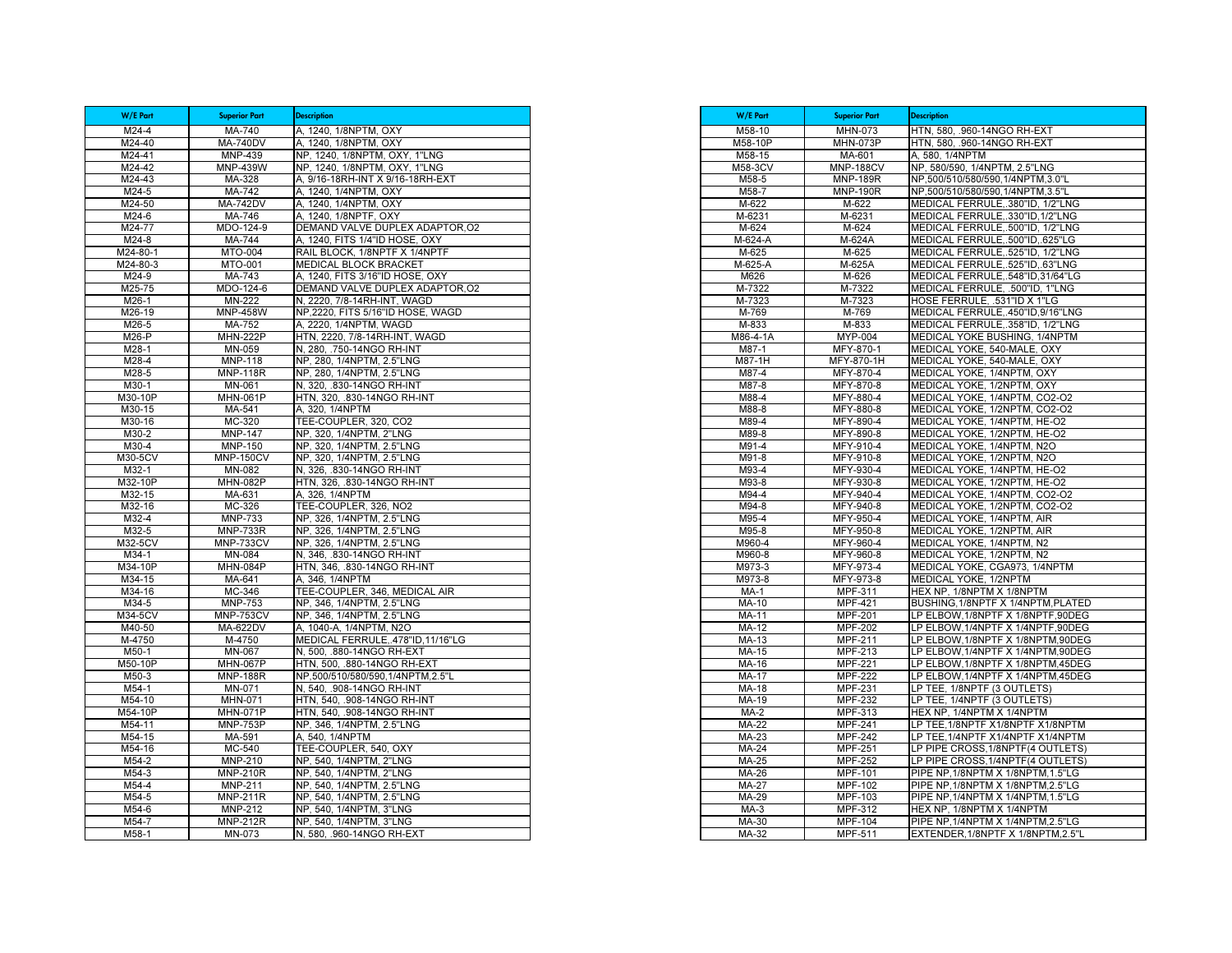| W/E Part              | <b>Superior Part</b>        | <b>Description</b>                                            |
|-----------------------|-----------------------------|---------------------------------------------------------------|
| MA-33                 | <b>MPF-512</b>              | EXTENDER.1/4NPTF X 1/4NPTM.3"LNG                              |
| MA-35                 | MPF-001                     | PIPE PLUG, 1/8NPTM                                            |
| MA-36                 | <b>MPF-002</b>              | PIPE PLUG, 1/4NPTM                                            |
| $MA-4$                | MPF-321                     | PIPE CONNECTOR, 1/8NPTF X 1/8NPTF                             |
| $MA-5$                | MPF-323                     | PIPE CONNECTOR, 1/4NPTF X 1/4NPTF                             |
| $MA-6$                | <b>MPF-322</b>              | PIPE CONNECTOR, 1/4NPTF X 1/8NPTF                             |
| MA-7                  | <b>MPF-411</b>              | PIPE ADAPTOR, 1/8NPTF X 1/8NPTM                               |
| $MA-8$                | <b>MPF-412</b>              | PIPE ADAPTOR, 1/4NPTF X 1/4NPTM                               |
| MA-9                  | <b>MPF-413</b>              | PIPE ADAPTOR, 1/4NPTF X 1/8NPTM                               |
| <b>MB-50</b>          | MB-540-7                    | MANIFOLD ASSEMBLY, 540, OXY                                   |
| <b>MB-50CV</b>        | MB-540-7CV                  | MANIFOLD ASSEMBLY, 540, OXY                                   |
| $MB-6$                | $MB-6$                      | MANIFOLD BLOCK,6 1/4NPTF OUTLETS                              |
| MB-6SS                | MB-6SS                      | MANIFOLD BLOCK, 6 1/4NPTF OUTLETS                             |
| $MB-7$                | $MB-7$                      | MANIFOLD BLOCK, 7 1/4NPTF OUTLETS                             |
| <b>MB-70</b>          | MB-580-7                    | MANIFOLD ASSEMBLY, 580, AR/HE/N2                              |
| MB-70CV               | MB-580-7CV                  | MANIFOLD ASSEMBLY, 580, AR/HE/N2                              |
| <b>MCP370</b>         | <b>MYP-002</b>              | <b>MEDICAL YOKE HANDLE</b>                                    |
| MCV-4                 | <b>MCV-215</b>              | CV, CR, 1/4NPTM IN TO 1/4NPTM OUT                             |
| $MH-1$                | MS-344                      | HOSE SPLICER-RND, 1/4" TO 1/4"                                |
| $MH-10$               | MA-113                      | A, 1/4NPTM, 1/4"ID HOSE                                       |
| MH-11                 | MA-115                      | A, 1/4NPTM, FITS 3/8"ID HOSE                                  |
| MH-13<br><b>MH-14</b> | MA-152                      | 1/8NPTF, FITS 3/16"ID HOSE                                    |
| MH-15                 | MA-153                      | A, 1/8NPTF, FITS 1/4"ID HOSE                                  |
| MH-16                 | MA-161<br>MA-162            | A, 1/4NPTF, FITS 1/8"ID HOSE<br>A, 1/4NPTF, FITS 3/16"ID HOSE |
| $MH-17$               | MA-163                      | A, 1/4NPTF, 1/4"ID HOSE                                       |
| MH-19                 | MA-203                      | A, 1/8NPTM, FITS 1/4"ID HOSE                                  |
| $MH-2$                | MS-333                      | HOSE SPLICER-RND, 3/16" TO 3/16"                              |
| MH-20                 | MA-114                      | A, 1/4NPTM, FITS 5/16"ID HOSE                                 |
| $MH-21$               | MA-164                      | A, 1/4NPTF, FITS 5/16"ID HOSE                                 |
| $MH-5$                | MA-101                      | 1/8NPTM, FITS 1/8"ID HOSE<br>А.                               |
| MH-6                  | MA-102                      | A, 1/8NPTM, FITS 3/16"ID HOSE                                 |
| $MH-7$                | MA-103                      | A, 1/8NPTM, FITS 1/4"ID HOSE                                  |
| $MH-8$                | MA-111                      | A, 1/4NPTM, FITS 1/8"ID HOSE                                  |
| MH-9                  | MA-112                      | 1/4NPTM, FITS 3/16"ID HOSE                                    |
| M-K-K                 | M-KK                        | MEDICAL FERRULE, 575"ID, 31/64"LG                             |
| $MTT-1$               | TT-001                      | TEFLON TAPE, 1/4" X 520"                                      |
| MTT-2                 | TT-003                      | TEFLON TAPE, 1/2" X 520"                                      |
| $MV-11S$              | MV-335                      | V, 1/4NPTM X 1/4NPTF                                          |
| $MV-1S$               | MV-052                      | V, 9/16-18RH-INT X 9/16-18TH-EXT                              |
| $MV-2S$               | MV-088                      | V, 1/4NPTM X 9/16-18RH-EXT                                    |
| $MV-3S$               | $\overline{\text{MV}}$ -076 | V, 9/16-18RH-EXT X 1/4NPTM                                    |
| MV-6S                 | MV-333                      | V, 1/4NPTM X 1/4NPTM                                          |
| MV-9S                 | MV-301                      | 1/8NPTM X 1/8NPTM                                             |
| $MY-2S$               | MY-050                      | Y, 9/16-18RH-INT X 9/16-18RH-EXT                              |
| $MY-5$                | MY-224                      | Y, 1/4NPTF (2 OUTLETS) X 1/4NPTM                              |
| MY-6                  | MY-184                      | Y, 1/4NPTF (2 OUTLETS) X 1/8NPTF                              |
| OR-101-77             | MDO-101-J01                 | OR COUPLER/DUPLEX ADAPTOR, 02                                 |
| $P-15$                | PT-4510                     | RIGID PT, 1-LOOP, CGA-510                                     |
| $P-2HP$               | $P-2$                       | PIPE PLUG, 1/8NPTM                                            |
| $P-4HP$               | $P-4$                       | PIPE PLUG. 1/4NPTM                                            |
| $P-63$                | PT-540                      | RIGID PT,2-LOOP,CGA-540                                       |
| <b>P-63CV</b>         | <b>PT-540CV</b>             | RIGID PT,2-LOOP,CGA-540                                       |
| P-6HP                 | $P-6$                       | PIPE PLUG, 3/8NPTM                                            |
| $P-8HP$               | $P-8$                       | PIPE PLUG, 1/2NPTM                                            |
| $P-92$                | PT-580                      | RIGID PT,2-LOOP,CGA-580                                       |
| <b>P-92CV</b>         | <b>PT-580CV</b>             | RIGID PT,2-LOOP,CGA-580                                       |
| PC-4HP                | $P-54$                      | PIPE CAP, 1/4NPTF                                             |
| PC-6HP                | $P-56$                      | PIPE CAP, 3/8NPTF                                             |

| W/E Part                | <b>Superior Part</b>               | <b>Description</b>                                              |
|-------------------------|------------------------------------|-----------------------------------------------------------------|
| PC-8HP                  | $P-58$                             | PIPE CAP, 1/2NPTF                                               |
| PH-63CV                 | <b>PTW-4540CV</b>                  | RIGID PT, 1-LOOP, CGA-540                                       |
| <b>PHC-63</b>           | PTH-4540                           | RIGID PT, 1-LOOP, CGA-540                                       |
| PHC-63CV                | <b>PTH-4540CV</b>                  | RIGID PT, 1-LOOP, CGA-540                                       |
| <b>PHC-92</b>           | PTH-4580                           | RIGID PT.1-LOOP.CGA-580                                         |
| <b>PS-346</b>           | <b>PT-346SS</b>                    | SS RIGID PT, 1-LOOP, CGA-346                                    |
| PS-347                  | PT-347SS                           | SS RIGID PT, 1-LOOP, CGA-347                                    |
| PS-4-48                 | PT-04I-48SS                        | SS RIGID PT, 1/4 NPTF                                           |
| <b>PS-510</b>           | <b>PT-510SS</b>                    | SS RIGID PT, 1-LOOP, CGA-510                                    |
| QDB10                   | QCT-100                            | QC SET, TORCH TO HOSE, O2 & FUEL                                |
| QDB100                  | QCT-112                            | QC, TORCH TO HOSE, 02                                           |
| QDB11                   | QCT-113                            | QC, TORCH TO HOSE, FUEL                                         |
| QDB12                   | <b>QCR-222</b>                     | QC, REG TO HOSE, O2                                             |
| QDB <sub>20</sub>       | QCH-300                            | QC SET, HOSE TO HOSE, O2 & FUEL                                 |
| QDB30                   | <b>QCR-200</b>                     | QC SET, REG TO HOSE, O2 & FUEL                                  |
| QDB31                   | QCR-223                            | QC, REG TO HOSE, FUEL                                           |
| RR-7                    | $N-30$                             | N/RAILROAD, OXY, 41/64-18RH-INT                                 |
| RR-8                    | $N-31$                             | N/RAILRD, FUEL, 41/64-18LH-INT                                  |
| $S-3$                   | $F-6$                              | <b>INLET NIPPLE FILTER</b>                                      |
| $SS-13-2$               | <b>N-82SS</b>                      | N, 326, .830-14NGO RH-INT                                       |
| SS-13-3                 | <b>NP-733SS</b>                    | NP. 326. 1/4 NPTM. 2.5" LG. SS                                  |
| SS-1341-1               | N-866A-SS                          | N, 346, 830-14NGO RH-EX X 1/4NPTF                               |
| SS-14-2                 | <b>N-84SS</b>                      | N, 346, .830-14NGO RH-INT                                       |
| SS-14-3                 | <b>NP-753SS</b>                    | NP, 346, 1/4NPTM, 2.5"LNG                                       |
| SS-14-3M1               | <b>NP-752C2SS</b>                  | NP, 346, 1/4"RECESS                                             |
| SS-15-2                 | <b>N-69SS</b>                      | N, 510, .880-14NGO LH-EXT                                       |
| $SS-15-3$               | <b>NP-189SS</b>                    | NP, 510/580/590, 1/4NPTM, 3"LNG                                 |
| SS-15-3CV<br>SS-15-8M1  | NP-189SSCV                         | NP, 510/580/590, 1/4NPTM, 3.0"LG<br>NP, 510/580/590, 1/4"RECESS |
| SS-32                   | <b>NP-188C2SS</b><br><b>B-28SS</b> | B.OXY.B-SIZE.1/4NPTM X 9/16-18RH                                |
| SS-333                  | <b>NP-161SS</b>                    | NP, 320/330, 1/4NPTM, 2"LNG                                     |
| SS-334                  | <b>N-62SS</b>                      | N, 330, .830-14NGO LH-INT                                       |
| SS-347-1                | N-347A-SS                          | N,347,.825-14NGO RH-EX X 1/4NPTF                                |
| SS-347-2                | <b>N-85SS</b>                      | N, 347, .830-14NGO RH-INT                                       |
| SS-347-3                | <b>NP-765SS</b>                    | NP, 347, 1/4NPTM, 3"LNG                                         |
| SS-415-1                | N-876A-SS                          | N,540,.903-14NGO RH-EX X 1/4NPTF                                |
| $S-S-60-2$              | <b>N-80SS</b>                      | N, 677, 1.035-14NGO LH-INT                                      |
| $SS-60-3$               | <b>NP-246SS</b>                    | NP, 677, 1/4NPTM, 2.5"LNG                                       |
| SS-603A                 | <b>NP-238SS</b>                    | NP, 660, 1/4NPTM, 2.5"LNG                                       |
| SS-603M1                | <b>NP-236C2SS</b>                  | NP, 660, 1/4"RECESS                                             |
| SS-604                  | <b>N-77SS</b>                      | N, 660, 1.035-14NGO RH-INT                                      |
| SS-60-4                 | <b>NP-250SS</b>                    | NP, 677, 3/8NPTM, 3"LNG                                         |
| SS-60M1                 | <b>NP-246C2SS</b>                  | NP, 677, 1/4"RECESS                                             |
| SS-62                   | <b>N-71SS</b>                      | N, 540, .908-14NGO RH-INT                                       |
| SS-63                   | <b>NP-211SS</b>                    | NP, 540, 1/4NPTM, 2.5"LNG                                       |
| SS-6347-2               | <b>HTN-85SS</b>                    | HTN, 347, .830-14NGO RH-INT, SS                                 |
| SS-6347-3               | <b>NP-765SSW</b>                   | INLET NIPPLE                                                    |
| SS-677-1                | N-677A-SS                          | N,677,1.030-14NGO LH-EXT,1/4NPTF                                |
| SS-82                   | <b>N-64SS</b>                      | N, 350, 830-14NGO LH-INT                                        |
| SS-83                   | <b>NP-168SS</b>                    | NP, 350, 1/4NPTM, 2.5"LNG                                       |
| SS-83M1                 | <b>NP-168C2SS</b>                  | NP, 350, 1/4"RECESS                                             |
| SS-92                   | <b>N-73SS</b>                      | N, 580, .960-14NGO RH-EXT                                       |
| SS-93<br><b>SS-CO-2</b> | <b>N-74SS</b><br><b>N-61SS</b>     | N, 590, .960-14NGO LH-EXT<br>N, 320, .830-14NGO RH-INT          |
| SS-CO-3                 | <b>NP-147SS</b>                    | NP, 320, 1/4NPTM, 2"LNG                                         |
| SS-CO-3M                | <b>NP-147C2SS</b>                  | NP, 320, 1/4"RECESS                                             |
| $T-15$                  | $C-2510$                           | TEE-COUPLER, 510, ACET/PROPANE                                  |
| $T-15CV$                | $C-2510CV$                         | TEE-COUPLER, 510, ACET/PROPANE                                  |
| $T-16$                  | C-2300                             | TEE-COUPLER, 300, ACET                                          |
|                         |                                    |                                                                 |